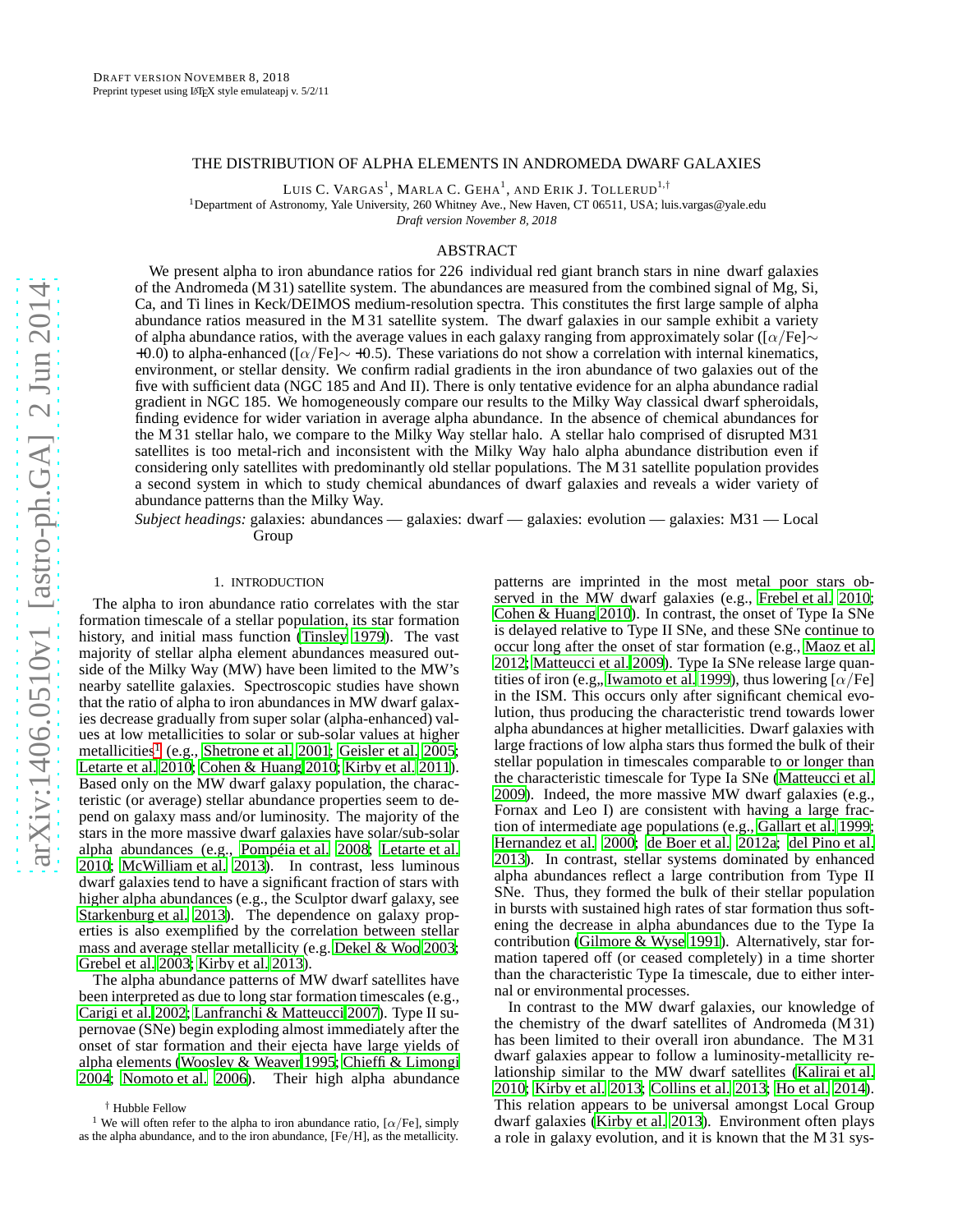**Table 1** Observed Properties of M 31 Satellite Sample

<span id="page-1-1"></span>

| Galaxy                                                                                                  | $M_V^a$                                                                                                                                                             | $\sigma_{los}^{p}$ [km/s]                                                                                                                               | $V_{rms}^{c}[km/s]$                                                                                                                                  | $\mu_V^d$ [mag/arcsec <sup>2</sup> ]                                                                                                                       | [arcmin]<br>$\Gamma_{1/2}^{\mu}$                                                                                                                      | $PAd$ [ <sup>o</sup> ]                                                          | $\epsilon^d$                                                         | $(m-M)_0^e$                                                                                                                                          | $N([\alpha/Fe])^{\dagger}$ | $N({\rm [Fe/H]})^g$                                   |
|---------------------------------------------------------------------------------------------------------|---------------------------------------------------------------------------------------------------------------------------------------------------------------------|---------------------------------------------------------------------------------------------------------------------------------------------------------|------------------------------------------------------------------------------------------------------------------------------------------------------|------------------------------------------------------------------------------------------------------------------------------------------------------------|-------------------------------------------------------------------------------------------------------------------------------------------------------|---------------------------------------------------------------------------------|----------------------------------------------------------------------|------------------------------------------------------------------------------------------------------------------------------------------------------|----------------------------|-------------------------------------------------------|
| M 32<br><b>NGC 185</b><br><b>NGC 147</b><br>And VII<br>And $II$<br>And I<br>And III<br>And V<br>And $X$ | $-16.4 \pm 0.2$<br>$-14.8 \pm 0.1$<br>$-14.6 \pm 0.1$<br>$-13.3 \pm 0.3$<br>$-12.4 \pm 0.2$<br>$-11.8 + 1.0$<br>$-10.2 \pm 0.3$<br>$-9.6 \pm 0.3$<br>$-7.4 \pm 0.1$ | $29.9 + 3.0$<br>$24.0 \pm 1.0$<br>$16.0 \pm 1.0$<br>$13.0 \pm 1.0$<br>$7.8 \pm 1.1$<br>$10.2 + 1.9$<br>$9.3 \pm 1.4$<br>$10.5 \pm 1.1$<br>$6.4 \pm 1.4$ | $31.5 + 2.9$<br>$28.3 \pm 2.8$<br>$23.3 \pm 1.6$<br>$13.0 \pm 1.0$<br>$13.4 + 2.1$<br>$10.2 + 1.9$<br>$9.3 + 1.4$<br>$10.5 \pm 1.1$<br>$6.4 \pm 1.4$ | $11.1 + 0.0$<br>$20.8 \pm 0.0$<br>$21.2 + 0.0$<br>$23.2 \pm 0.2$<br>$24.5 \pm 0.2$<br>$24.7 \pm 0.2$<br>$24.8 \pm 0.2$<br>$25.3 \pm 0.2$<br>$26.3 \pm 1.1$ | $0.5 \pm 0.1$<br>$1.5 \pm 0.0$<br>$2.0 \pm 0.0$<br>$3.5 \pm 0.1$<br>$6.2 \pm 0.2$<br>$3.1 \pm 0.3$<br>$2.2 \pm 0.2$<br>$1.4 \pm 0.2$<br>$1.3 \pm 0.1$ | 159.00<br>35.00<br>25.00<br>94.00<br>46.00<br>22.00<br>136.00<br>32.00<br>46.00 | 0.25<br>0.15<br>0.41<br>0.13<br>0.10<br>0.22<br>0.52<br>0.18<br>0.44 | $24.5 \pm 0.2$<br>$24.0 \pm 0.1$<br>$24.3 + 0.1$<br>$24.4 \pm 0.1$<br>$24.0 + 0.1$<br>$24.3 + 0.1$<br>$24.3 + 0.1$<br>$24.4 + 0.1$<br>$24.1 \pm 0.1$ | 71<br>29<br>56<br>40       | 32<br>299<br>184<br>90<br>248<br>31<br>35<br>80<br>16 |

<sup>a</sup> Absolute magnitude (M<sub>V</sub>) sources: And X [\(Brasseur et al. 2011](#page-14-28)), And I,III, V,VII [\(Tollerud et al. 2012\)](#page-14-29), And II, NGC 147, NGC 185, M 32 [\(McConnachie](#page-14-30) [2012,](#page-14-30) and references therein).

<sup>b</sup>Velocity dispersion sources: And I,III,V,VII,X [\(Tollerud](#page-14-31) et al. [2013](#page-14-31)), And II [\(Ho et al. 2012\)](#page-14-32), NGC 147,185 [\(Geha et al. 2012\)](#page-14-33), M 32 [\(Howley et al. 2013\)](#page-14-34).

<sup>c</sup>V*rms* calculated as quadrature sum of dispersion and rotation velocity; non-zero rotation velocities taken from same sources as velocity dispersions.

<sup>d</sup>Surface brightness ( $\mu_V$ ), half-light radius ( $r_{1/2}$ ), position angle (PA), and ellipticity ( $\epsilon$ ) from compilation by [McConnachie](#page-14-30) [\(2012](#page-14-30)).

<sup>e</sup>Distance moduli sources: [\(Conn et al. 2012](#page-14-35)), except And VII [\(Tollerud et al. 2012](#page-14-29)), And X [\(Brasseur et al. 2011](#page-14-28)), M 32 [\(McConnachie 2012](#page-14-30)).

fNumber of measurements of [ $\alpha$ /Fe] excluding [Fe/H] > -0.5 stars (see discussion in § [3.2.](#page-3-0) All measurements are from S/N ≥ 15Å<sup>-1</sup>.

<sup>g</sup>Number of measurements of [Fe/H] used for computing metallicity radial gradients. All measurements are from S/N ≥ 8Å<sup>-1</sup>.

tem presents interesting contrasts to the MW. The M 31 dwarf galaxy population includes more massive dwarf spheroidals, and a larger overall number of massive satellites [\(Martin et](#page-14-36) al. [2013\)](#page-14-36), with a broad range of kinematic properties [\(Geha et al.](#page-14-37) [2010;](#page-14-37) [Tollerud et al. 2012,](#page-14-29) [2013;](#page-14-31) [Collins et al. 2013\)](#page-14-26). M 31 has very likely experienced a more active accretion history than the MW as evidenced by the properties of its stellar halo (e.g., [Brown et al. 2008;](#page-14-38) [McConnachie et al. 2009;](#page-14-39) [Gilbert et al. 2012\)](#page-14-40). Measurements of alpha abundances in M 31 dwarf galaxies can thus help elucidate the role of environment via a comparison of the alpha abundance pattern of its dwarf galaxies, relative to those of the MW satellites.

Alpha abundances in dwarf galaxies are also relevant for understanding hierarchical formation. In ΛCDM, stellar halos are generally believed to have formed from accreted dwarf galaxies [\(Bullock & Johnston 2005;](#page-14-41) [Bell et al. 2008;](#page-14-42) [Cooper et al. 2010](#page-14-43); [Font et al. 2011](#page-14-44)). The average alpha abundances of MW dwarf galaxies disagree with the abundances characteristic of the MW stellar halo [\(Venn et al.](#page-15-1) [2004\)](#page-15-1). [Robertson et al. \(2005](#page-14-45)) pointed out that the population of present-day satellites need not resemble the properties of already accreted satellites, which were likely more massive and had shorter star formation timescales. However, the contribution of present-day dwarf galaxies to the stellar mass of a MW-mass halo may vary stochastically and be more important in other systems [\(Cooper et al. 2010](#page-14-43)). Thus, the chemical inventory in present day dwarf galaxies may be useful for informing simulations of stellar halo formation.

In this paper, we present a comprehensive study of the alpha abundance of nine dwarf galaxies in the M 31 system, using Keck/DEIMOS medium−resolution spectroscopy of individual red giant branch stars (RGBs). These data constitute the first published alpha abundance for dwarf galaxies in the M 31 system. We describe our data sample in § [2.](#page-1-0) We explain our chemical abundance technique in § [3,](#page-2-0) focusing in particular in those aspects of the analysis relevant to low signal to noise data. We present our results in § [4,](#page-4-0) and discuss our results in the context of dwarf galaxy evolution and ΛCDM in § [5.](#page-10-0)

## 2. OBSERVATIONS AND DATA REDUCTION

<span id="page-1-0"></span>We measure metallicities and alpha abundances for a large sample of stars in nine dwarf satellites of M 31. The sample consists of RGB stellar spectra taken with Keck/DEIMOS [\(Faber et al. 2003](#page-14-46)) during multiple runs. We include data for

NGC 147, NGC 185 [\(Geha et al. 2010](#page-14-37)), And II [\(Ho et al.](#page-14-32) [2012\)](#page-14-32), And VII [\(Ho et al. 2014\)](#page-14-27), and new observations for And V and And X (described in  $\S$  [2.3\)](#page-2-1). The remainder of the spectra were drawn from the Spectroscopic and Photometric Landscape of Andromeda's Stellar Halo (SPLASH) project, in particular, the dataset presented by [Tollerud et al. \(2012](#page-14-29)). Table [1](#page-1-1) lists the dwarf galaxies analyzed, the kinematic, structural parameters, and distances assumed throughout this work, and the number of alpha and iron abundance measurements per galaxy.

### 2.1. *Data Reduction*

The full dataset consists of medium-resolution ( $R \sim 6,000$ ) Keck/DEIMOS spectra, taken with the 1200 *l*/mm grating and OG550 order blocking filter, a central wavelength of  $\sim$  7,500 Å, and either the 0."7 or 1."0 slits. The resulting spectral resolution is approximately 1.2 Å (FWHM). The spectral setting covers the region from  $6300 \text{ Å} < \lambda < 9100 \text{ Å}$ , with only a small spectral gap between the blue and red chips.

The data were reduced using the method presented by [Simon & Geha](#page-14-47) [\(2007\)](#page-14-47), who modified the DEIMOS spec2d pipeline [\(Cooper et al. 2012;](#page-14-48) [Newman et al. 2013\)](#page-14-49) for stellar spectral analysis. The code was used to extract onedimensional, wavelength calibrated science spectra. The pipeline also outputs an associated sky spectrum for each slit. Radial velocities were measured by cross-correlation with a set of high S/N templates measured with the same spectral setup, and the velocities were corrected for slit miscentering. We refer the reader to [Simon & Geha \(2007](#page-14-47)) and [Tollerud et al. \(2012](#page-14-29)) for a more in-depth discussion of the radial velocity measurement technique.

#### 2.2. *Photometry and Membership Selection*

<span id="page-1-2"></span>We make use of previously published photometry for our spectroscopic analysis. The photometry is used in combination with isochrones to calculate initial temperature (*T*eff) estimates, and fix surface gravities, log(*g*), for use in the spec-troscopic analysis (see § [3\)](#page-2-0). We used the  $M - T2$  photometry for And I, And III, And V, And VII, and And X from the SPLASH survey (Beaton, *comm*), *RI<sup>C</sup>* photometry for NGC 147 and NGC 185 [\(Geha et al. 2010](#page-14-37)), V-*i* Subaru photometry for And II [\(Ho et al. 2012\)](#page-14-32), and Megacam *g'r'i'* pho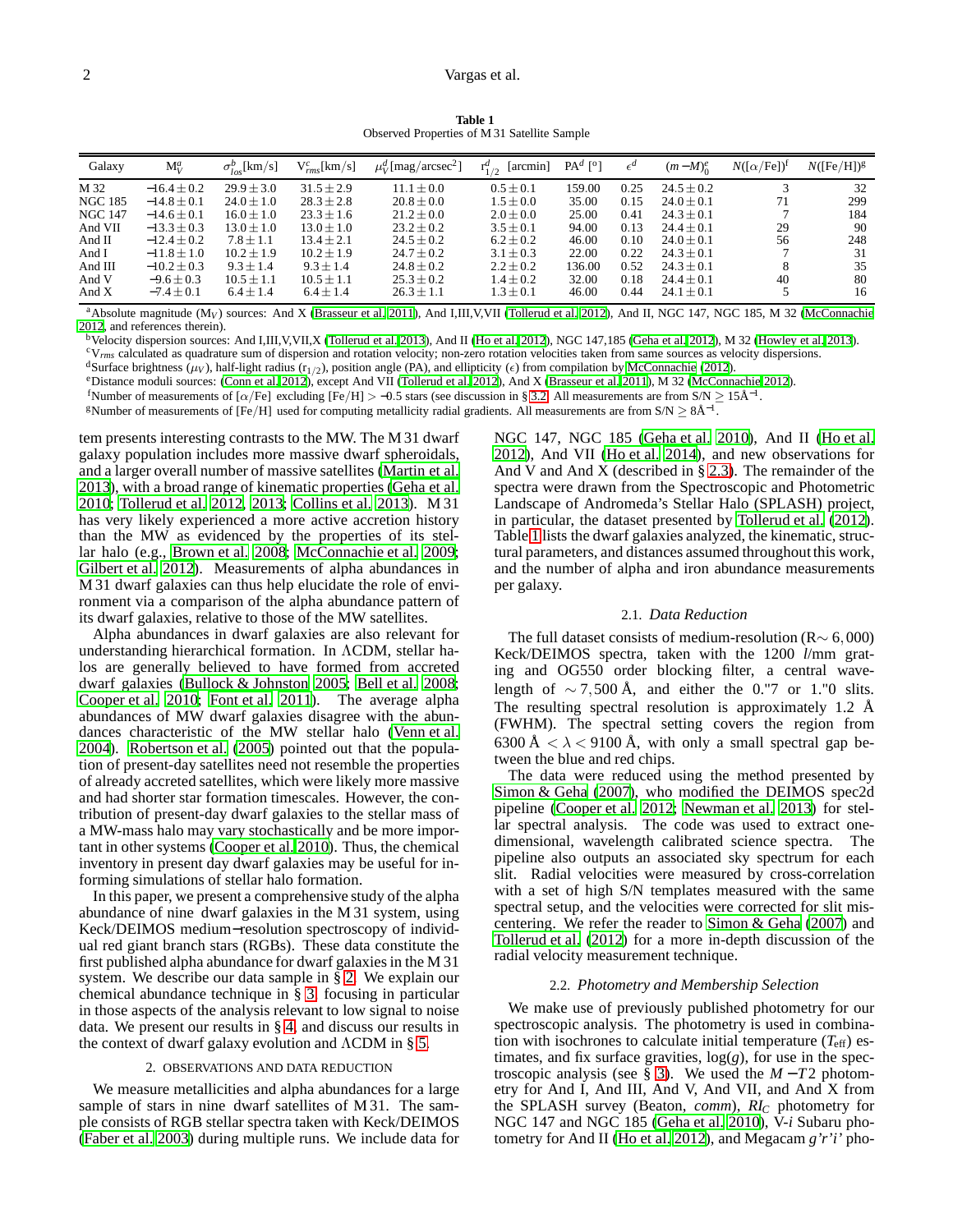tometry for M 32 [\(Howley et al. 2013](#page-14-34)). The inhomogeneity in the photometry does not affect the results of our analysis.

We rely on the membership selection presented by [Tollerud et al. \(2012](#page-14-29)), [Ho et al. \(2012\)](#page-14-32), [Geha et al. \(2010\)](#page-14-37), and [Ho et al. \(2014](#page-14-27)). The member stars were selected on the basis of radial velocity, position in a color-magnitude diagram, distance from the center of the dwarf galaxy, and dwarf/giant star spectral diagnostics including the strength of the Na I  $\lambda$ 8190 infrared doublet.

The analysis below assumes we have sampled the true abundance distribution of these galaxies in an unbiased way. Given the large luminosity of many of our galaxies, our spectroscopic member samples are limited to a small fraction,  $<$  10%, of all RGB member stars down to our limiting magnitude. Biases in the measured metallicity distribution could be injected if stringent color cuts were made, since metallicity and color are correlated. Our spectroscopic samples sample a wide range of colors, as seen in the CMDs shown by [Tollerud et al. \(2012\)](#page-14-29). Furthermore, the majority of targets with colors discrepant from the visible RGBs are also classified as non-members based on their radial velocity. Another source of bias may be due to comparing different stellar populations, e.g. RGBs vs main sequence stars. Most chemical abundance studies of dwarf galaxies are based on the RGB population, and it is to these populations that we compare our sample throughout. In our analysis, we take into account our limited sampling of these galaxies, but caution the reader that minority populations in chemical abundance space may remain undetected.

#### 2.3. *New And V and And X Masks*

<span id="page-2-1"></span>We observed two new DEIMOS masks for And V and one for And X during an observing run on September 14-16, 2012, supplementing the previous DEIMOS observations of both galaxies by [Tollerud et al. \(2012](#page-14-29)). Objects with membership probability  $P > 0.05$  and  $S/N < 20 \text{ Å}^{-1}$  from [Tollerud et al.](#page-14-29) [\(2012](#page-14-29)) were re-observed to provide higher S/N spectra. Each mask was observed between 1 and 4 hours.

We calculated membership probabilities for these new spectra using very similar criteria as for the other data. The probability based on radial velocity, *Pvel* was modeled as a Gaussian centered on the systemic velocity determined by [Tollerud et al.](#page-14-29) [\(2012\)](#page-14-29), and with  $\sigma$  equal to the velocity dispersion measured in that work. The positional probability, *Ppos*, was set to 1 within  $r_{1/2}$  and modeled as a decreasing exponential elsewhere, using the half-light radius given in Table [1.](#page-1-1) We also calculated a probability based on position on a colormagnitude diagram. A star was given  $P_{cmd} = 1$  whenever its color fell between the  $[Fe/H] = -2.5$  and  $[Fe/H] = -0.5$  Yale isochrone RGB ridges (assuming  $\lbrack \alpha/\text{Fe} \rbrack = +0.4$  and 12 Gyr). If the color was blue-ward/red-ward of these color bounds, *Pcmd* was down-weighted by the difference between the measured color and the blue/red ridge using a Gaussian with  $\sigma =$  $\sigma_{color}$ . Finally, we used the two dwarf-giant star discriminants, the Na I-(*V* −*I*) spectral line diagnostic by [Gilbert et al. \(2006\)](#page-14-50) and the Mg I- $\Sigma$ CaT diagnostic by [Battaglia & Starkenburg](#page-14-51) [\(2012](#page-14-51)). These diagnostics only helped to confirm a few radial velocity non-members in our masks, so we did not incorporate them into our membership probability. The membership probability *Pmemb* for each star was then calculated as  $P_{memb} = P_{vel} \times P_{pos} \times P_{cmd}$ . We use a low membership threshold of  $P_{memb} = 0.05$ . We note that field contamination at the radial velocity of these two galaxies from MW and M 31 stars

is expected to be small, and that our samples are concentrated mainly on the inner two half-light radii of both galaxies, where the contrast between member and non-member stars is highest.

## 3. CHEMICAL ABUNDANCE ANALYSIS

<span id="page-2-0"></span>We measure the alpha to iron abundance ratio,  $[\alpha/Fe]$ , in individual RGB spectra using the spectral synthesis technique described first by [Kirby et al. \(2008\)](#page-14-52), expanded by [Vargas et al. \(2013\)](#page-15-2) (V13). We describe the technique in § [3.1](#page-2-2)[-3.2.](#page-3-0) Due to the distance to the M 31 system, our spectra have lower S/N than those analyzed by [Kirby et al.](#page-14-52) [\(2008\)](#page-14-52) or V13. We thus perform Monte Carlo tests to assess the recoverability of  $\lceil \alpha/\text{Fe} \rceil$ , as described in § [3.3.](#page-4-1)

#### 3.1. *Photometric Inputs and Synthetic Grid*

<span id="page-2-2"></span>Our abundance technique measures iron and alpha abundances by finding the best−fit between each DEIMOS stellar spectrum and a synthetic grid of spectra. The grid has a fine sampling in  $T_{\text{eff}}$ , surface gravity ( $log(g)$ ), stellar metallicity, and  $\left[\alpha/\text{Fe}\right]_{\text{atm}}$ , where  $\left[\alpha/\text{Fe}\right]_{\text{atm}}$  stands for the abundance ratio of alpha elements relative to iron, all varied in lockstep relative to their solar-scaled composition at a given metallicity. The metallicity represents the lockstep abundance variation of all elements other than H and He, relative to their solar abundance. In practice, it is measured only from Fe lines. The full list of alpha elements is enumerated by [Kirby \(2011](#page-14-53)). In practice, only Mg, Si, Ca, and Ti lines are used when fitting the spectra. When referring to the grid, we will use  $\left[\alpha/\text{Fe}\right]_{\text{atm}}$ , reserving unscripted  $\lbrack \alpha/\text{Fe} \rbrack$  for the "average" alpha abundance ratio, defined below.

Prior to the actual fitting, we determine  $log(g)$  from photometry. The alternate method of measuring log(*g*) from the spectra is not feasible due to a lack of measurable Fe II features needed for fixing ionization equilibrium. From the photometry, we also obtain an initial estimate of *T*eff which is then refined during the spectral fitting. We measure the photometric  $T_{\text{eff}}$ , and  $\log(g)$  from the isochrone that passes closest to the reddening and extinction-corrected colors and magnitudes listed in § [2.2,](#page-1-2) out of a grid of isochrones with varying metallicity from  $[Fe/H]^{iso} = -2.5$  to solar, fixed age (12 Gyr), and  $\lceil \alpha/\text{Fe} \rceil^{\text{iso}} (=+0.4)$ . We calculate these values independently using the Yale−Yonsei [\(Kim et al. 2002](#page-14-54)), Dartmouth [\(Dotter et al. 2008\)](#page-14-55), and PARSEC [\(Bressan et al.](#page-14-56) [2012\)](#page-14-56) isochrone libraries.  $\left[\alpha/\text{Fe}\right]^{iso} = +0.4$  except for PAR-SEC, for which we use  $[\alpha/Fe]^{iso} = +0.0$  due to the present lack of  $[\alpha/Fe]^{iso} = +0.4$  isochrones. We measure the uncertainties in  $T_{\text{eff}}$  and  $\log(g)$  from 500 Monte Carlo resamplings of each star's color and magnitude, and using the standard deviation of the distribution of parameters. We average the results from the three independent isochrone libraries (using variance-weighted means).

Since our RGB sample may contain a wide spread of ages and alpha enhancements, we check whether using a different fixed age and  $\left[\alpha/Fe\right]^{iso}$  results in significant systematic shifts in  $T_{\text{eff}}$  and  $\log(g)$ , which would then influence the abundance analysis. We test for the effect of changing  $\left[\alpha/\text{Fe}\right]^{iso}$  and age separately, using the Yale isochrone grid and recalculating *T*eff and log(*g*), for the stars in NGC 147, keeping the other parameters as before. If using  $\lbrack \alpha/\text{Fe} \rbrack^{\text{iso}} = +0.0, \log(g)$  shifts by only  $-0.01$  dex, whereas the initial estimates of  $\overline{T}_{\text{eff}}$  shift by −15 K. If instead we use an age of 4 Gyr, log(*g*) changes by 0.16 dex, and the estimates of *T*eff by −56 K. The effect of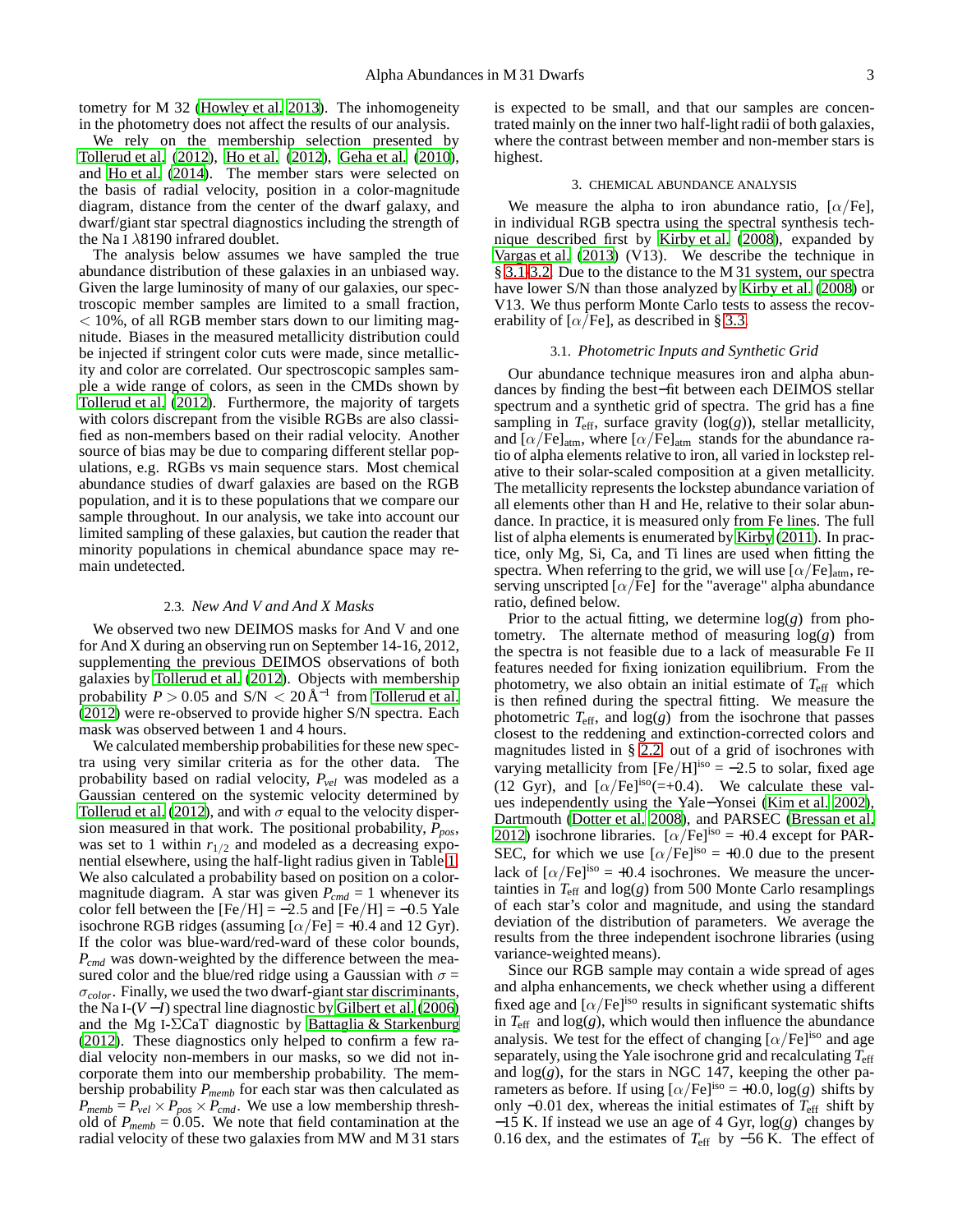5  $1.1$  $1.0$ 4 Normalized Flux + constant  $0.9$ 3  $= 1.26$  $0.8$  $\boldsymbol{z}$  $0.7$  $0.6$  $\alpha$  $0.5$ 0 8300 8320 8340 8360 8380 8400 8420 8440  $0.1$  $0.3$  $0.4$  $0.2$  $0.5$  $0.6$  $0.7$  $\lambda_0$  (Å)  $\lceil \alpha/\mathrm{Fe} \rceil$ 

<span id="page-3-1"></span>**Figure 1.** *Left*: Sample Keck/DEIMOS spectrum of a red giant branch star in And VII. The star has  $[Fe/H] = -1.22$  and  $[\alpha/Fe]_{atm} = +0.44$ . Only a small spectral range is shown for illustration purposes. Regions used for fitting Fe and alpha elements are shown in orange and blue, respectively. *Right: Unreduced*  $\chi^2$  as a function of model  $\left[\alpha/\text{Fe}\right]_{\text{atm}}$ . The random uncertainty and full uncertainty (including the systemic error floor) are shown as dashed and solid lines, respectively. The reduced  $\chi^2$  for the best-fitting model,  $\chi^2_{\nu}$ , is shown in the plot. The procedure for determining abundances and their uncertainties is described in Section [3.2.](#page-3-0)

these systemic shifts, in particular log(*g*) which is not refined by the spectral analysis, will translate to systemic shifts in the abundances smaller than 0.05 dex, smaller the error floors in our measurements (see next subsection).

#### 3.2. *Abundance Analysis*

<span id="page-3-0"></span>After determining  $log(g)$  and the initial estimate of the  $T_{\text{eff}}$ from isochrones, we measure the abundances using the same set of steps as V13. Prior to fitting, the science spectra are normalized, and the spectral resolution is refined as a function of wavelength. We use fits to sky emission lines extracted for each slit to measure the variation in resolution with wavelength,  $\sigma_{sky}(\lambda)$ . We adjust  $\sigma_{sky}$  with a constant rescaling factor for each spectral mask, which encodes the difference in slit imaging between the sky lines and the science spectra, i.e.  $\sigma(\lambda) = k \times \sigma_{sky}(\lambda)$ . The factor *k* is allowed to vary in a first pass of the abundance code (described below), and then fixed for each mask as the average *k* for all stars in the mask. As in V13, we only fit spectral regions sensitive to Fe or alpha elements, excluding regions with significant telluric contamination (same regions as defined by [Kirby et al. 2009\)](#page-14-57) and a few strong lines such as the calcium triplet, which are not modeled adequately in the synthetic spectra. In addition, we now mask regions affected by strong sky emission. While sky lines are nominally subtracted by the pipeline, the subtraction is not perfect, an effect that is more important at low S/N. We measure the median sky flux in 500 Å−wide non−overlapping segments. We identify pixels where  $f_{sky}(\lambda) > f_{sky,median}$ , and  $f_{sky}(\lambda) > 0.25 \times f_{star}(\lambda)$ , and mask them out when fitting the spectra.

We next fit each normalized spectrum against the aforementioned synthetic grid to find the best-fitting [Fe/H] and  $[\alpha/\text{Fe}]_{\text{atm}}$ , while also allowing  $T_{\text{eff}}$  to vary from the initial photometric estimate. The grid's [Fe/H] and  $[\alpha/Fe]_{atm}$ ranges are  $-4.8 \leq$  [Fe/H]  $\leq$  0.0 and  $-0.8 \leq$  [ $\alpha$ /Fe]<sub>atm</sub>  $\leq$  +1.2, respectively, with a gradation of 0.1 dex in both parameters. In practice,  $T_{\text{eff}}$  and [Fe/H] are fit simultaneously, while  $[\alpha/Fe]_{atm}$  is fit in a separate step. These steps are iterated to obtain convergence in all three parameters. During the fitting, we linearly interpolate the fluxes between the nearest spectra at each pixel wavelength. We only fit those spectral regions sensitive to changes in Fe or alpha element abundance (where alpha is one of Mg, Si, Ca, or Ti), and minimize the pixel−by−pixel flux variation between the synthetic models

and the spectra using the Levenberg−Marquard minimization code *mpfit*.

The uncertainty in [Fe/H] includes the covariance between [Fe/H] and *T*eff, resulting in a larger error than if either parameter was fit independently. For [ $\alpha$ /Fe]<sub>atm</sub>, V13 found that a significant fraction of  $\chi^2$  contours in the  $\chi^2$  minimization were asymmetric, with a tendency for the  $\chi^2$  contours flattening out towards lower  $[\alpha/Fe]_{\text{atm}}$ . Thus, they reported asymmetric  $\left[\alpha/\text{Fe}\right]_{\text{atm}}$  error bars by finding the values of  $\left[\alpha/\text{Fe}\right]_{\text{atm}}$ that satisfy  $\chi^2 = \chi^2_{min} + 1$ , where  $\chi^2_{min}$  is the  $\chi^2$  value for the best-fitting model. We adopt that procedure here and report both lower and upper  $\left[\alpha/\dot{F}e\right]_{\text{atm}}$  uncertainties,  $\sigma^-$  and  $\sigma^+$ . We note that in the few cases where the  $\chi^2$  contour does not rise to  $\chi^2_{min}$  + 1, we adopt a lower uncertainty in  $[\alpha/Fe]_{atm}$ equal to the entire range in  $\left[\alpha/\text{Fe}\right]_{\text{atm}}$  between the best-fit value and the lower edge of the grid ( $[\alpha/Fe]_{atm} = -0.8$ ). Finally, we add in quadrature an uncertainty floor to all [Fe/H]  $(\sigma = 0.113)$  and  $[\alpha/Fe]_{atm}$   $(\sigma = 0.082)$  measurements as in V13. The uncertainty floor reflects the difference between DEIMOS and literature high-resolution abundance measurements in the limit of high S/N data (i.e., in the regime of small internal uncertainties). To illustrate the technique, we show in Figure [1](#page-3-1) (left panel) a portion of a DEIMOS spectrum of an RGB in And VII, together with the best-fitting synthetic spectrum. The right panel shows the  $\chi^2$  fit for [ $\alpha$ /Fe]<sub>atm</sub>, as well as the uncertainties measured as described above.

We report the alpha abundance ratio,  $\lceil \alpha / \text{Fe} \rceil$ , which we define as the arithmetic mean of [Mg/Fe], [Si/Fe], [Ca/Fe], and [Ti/Fe] <sup>[2](#page-3-2)</sup>. We measure [ $\alpha$ /Fe] from the [ $\alpha$ /Fe]<sub>atm</sub> parameter fit by the abundance code, because the individual alpha elements are not measurable for most stars due to our low S/N. We calculate a correction term for converting  $\left[\alpha/\text{Fe}\right]_{\text{atm}}$  to  $\alpha$ /Fe], using DEIMOS spectra of Milky Way classical dSphs originally presented by [Kirby et al.](#page-14-5) [\(2011\)](#page-14-5). We have reanalyzed this sample in order to ensure maximum homogeneity between the Milky Way and M 31 samples. The Milky Way dSph spectra have higher S/N than our program sample, so that  $\lbrack \alpha/\text{Fe} \rbrack$  can be measured directly from the arithmetic mean of [Mg/Fe], [Si/Fe], [Ca/Fe] and [Ti/Fe] for a significant subset of spectra. We fit a third order polynomial to the differ-

<span id="page-3-2"></span><sup>&</sup>lt;sup>2</sup> Throughout the paper, we will simply refer to [ $\alpha$ /Fe] as the alpha abundance for a single star, reserving the bracket notation  $\langle \ldots \rangle$  for *averages over various population bins*.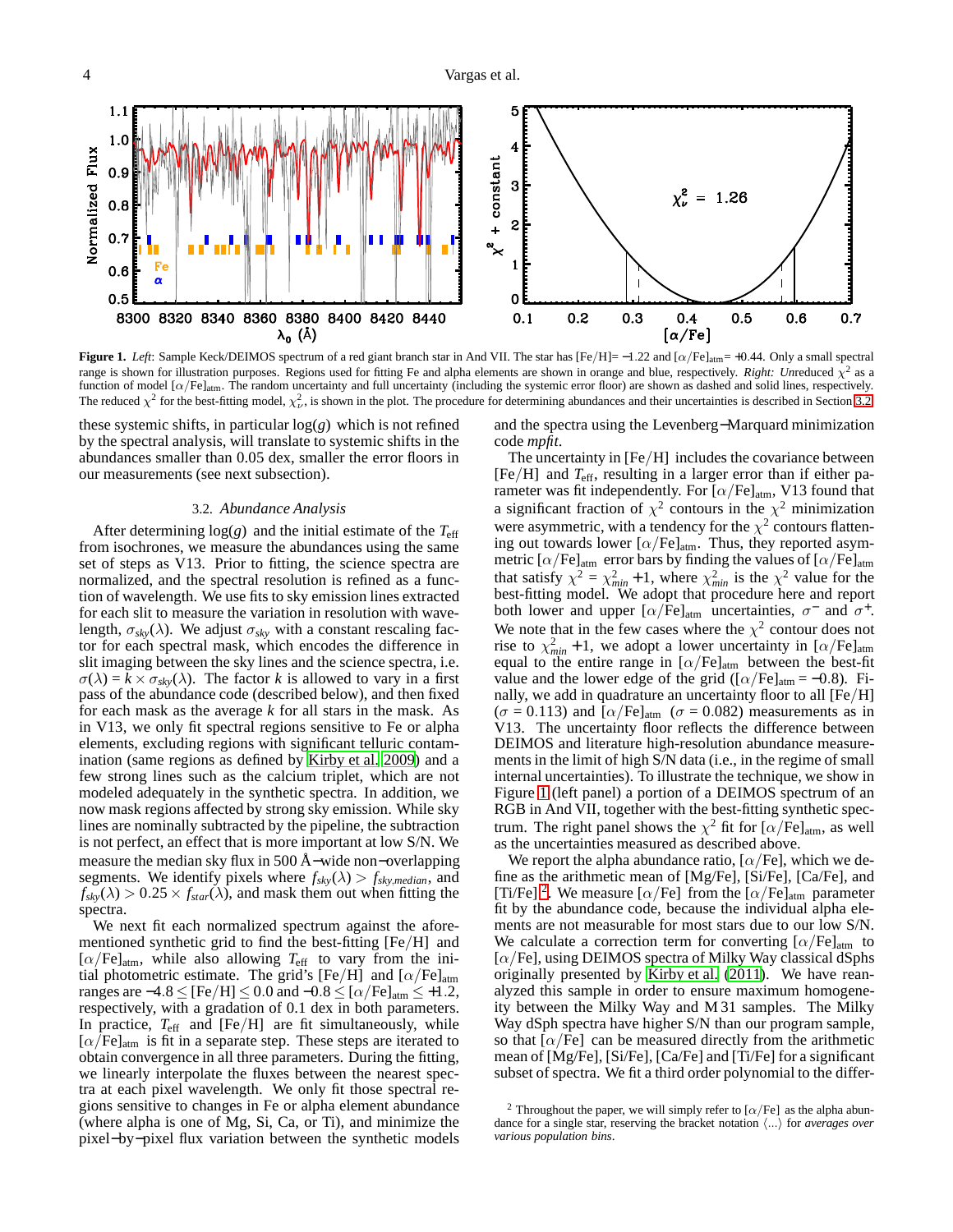

<span id="page-4-2"></span>**Figure 2.** Difference between  $\alpha$ /Fe]<sub>atm</sub> and the arithmetic mean of the abundance ratios: [Mg/Fe], [Si/Fe], [Ca/Fe], and [Ti/Fe], plotted as a function of iron abundance, for RGB stars in six MW dSphs in the same range of  $T_{\text{eff}}$  as our program stars. The mean is denoted as  $[\alpha/\text{Fe}]$  throughout the paper. The solid line is a third-order polynomial fit to the difference  $\Delta \equiv [\alpha/\text{Fe}]_{\text{atm}} - [\alpha/\text{Fe}]$ , between  $-2.8 <$  [Fe/H]  $< -0.5$ , using the comparison MW dSph stars. We apply this correction to  $\lbrack \alpha/\mathrm{Fe} \rbrack_{\text{atm}}$  to calculate  $\left[\alpha/\text{Fe}\right]$  for our sample. See § [3.2](#page-3-0) for more details. The dotted extensions are an extrapolation based on the polynomial describing the solid line. Unless stated otherwise, we do not consider the  $[\alpha/Fe]$  values in the extrapolated region in our analysis.

ence between  $\left[\alpha/\text{Fe}\right]_{\text{atm}}$  and  $\left[\alpha/\text{Fe}\right]$  as a function of [Fe/H], further restricting the MW dSph sample only to stars in the *T*eff range of our M 31 dwarf galaxy sample, and for which all four abundance ratios were measured.

Figure [2](#page-4-2) shows the difference  $[\alpha/Fe]_{atm}$ – $[\alpha/Fe]$ . The relation between  $\lbrack \alpha/\text{Fe} \rbrack$  and  $\lbrack \alpha/\text{Fe} \rbrack$  varies with  $\lbrack \text{Fe/H} \rbrack$  at least in our  $T_{\text{eff}}$  range. We note that  $[\alpha/\text{Fe}]_{\text{atm}}$ , which is fit from *all* lines of Mg, Si, Ca, and Ti, need not be equal to  $\lceil \alpha / \text{Fe} \rceil$ , since the relative strength and number of different spectral lines and different elements varies with *T*eff and metallicity. We thus favor the definition of  $\alpha$ /Fe] which allows easier comparison to other literature results. We also note that without the correction term, the  $\alpha$ /Fe] measurements for the Fornax dSph would appear significantly enhanced, in contrast to what is measured from the individual alpha elements by our reanalysis of MW dSph data, by [Kirby et al. \(2011\)](#page-14-5), and by [Letarte et al.](#page-14-3) [\(2010\)](#page-14-3), the latter based on R∼ 20,000 spectra.

To determine  $\alpha$ /Fe], we apply the correction function dis-cussed above (black line in Figure [2\)](#page-4-2) to all  $\left[\alpha/\text{Fe}\right]_{\text{atm}}$  measurements, including those in the comparison Milky Way dSph sample. We verified that the vertical scatter about the best-fit line is consistent with the data uncertainty. We thus keep  $\sigma_{\alpha/Fe]} = \sigma_{\alpha/Fe]_{atm}}$ . Due to a lack of calibrators with  $[Fe/H] > -0.5$ , the correction term for this metallicity range is only an extrapolation. Hence, we restrict our analysis to those stars with  $[Fe/H] < -0.5$ , except where noted. Using a more metal-poor sample, V13 determined a positive correction of +0.063 was needed for  $\left[\alpha/\text{Fe}\right]_{\text{atm}}$  to equal  $\alpha$ /Fe]. However, this comparison was done on the basis of only metal-poor stars with a higher average *T*eff. Using the Milky Way dSphs sample, we confirm that the difference between  $\lceil \alpha/\text{Fe} \rceil$  and  $\lceil \alpha/\text{Fe} \rceil$  is smaller for higher  $T_{\text{eff}}$  stars. The [Fe/H] and [ $\alpha$ /Fe] measurements are converted from the [Anders & Grevesse \(1989\)](#page-14-58) abundance scale to the newer [Asplund et al. \(2009](#page-14-59)) scale, as in V13.

## <span id="page-4-1"></span>3.3. *Precision of* [α/Fe] *at low S/N: Synthetic Spectral Tests*

The distance to the M 31 dwarf galaxies limits the S/N obtainable with reasonable observing times. The maximum S/N in our sample is only 25  $\AA^{-1}$ . In contrast, the sample from which we derived the correction between  $[\alpha/Fe]_{\text{atm}}$  and [ $\alpha$ /Fe] have a median S/N between 42 Å<sup>-1</sup> (Fornax) and 150  $\AA^{-1}$  (Draco). While  $\chi^2$  provides an easily measurable estimate of the uncertainty, it is plausible to suspect there is a bias in the measurement of  $\lbrack \alpha/\text{Fe} \rbrack$  where lower  $\lbrack \alpha/\text{Fe} \rbrack$  values would be harder to observe due to the lower S/N of the line at a fixed spectral S/N. To assess the precision of our analysis pipeline, we turn to Monte Carlo simulations.

We create continuum-normalized mock spectra using the synthetic spectral library from [Kirby \(2011\)](#page-14-53). We convolve the spectra with a Gaussian kernel with  $FWHM = 1.2 \text{ Å}$ , so as to closely reproduce the DEIMOS spectral resolution, and bin the degraded spectrum to the DEIMOS pixel size and spectral range. To roughly simulate the variation of S/N with wavelength, we add a pseudo−continuum derived from a spline fit to a DEIMOS template of a cool RGB star. The mock spectra have  $T_{\text{eff}}$ =4,200 K, metallicities ranging from [Fe/H] = -4.0 to  $[Fe/H] = -0.5$  (in steps of 0.5 dex) and  $[\alpha/Fe] = [+0.0, +0.4]$ . The *T*eff value represents the average *T*eff in our sample. For each parameter combination, log(*g*) value is set by comparison to a grid of Dartmouth isochrones, and finding the log(*g*) corresponding to the appropriate  $T_{\rm eff}$ , [Fe/H], and [ $\alpha$ /Fe]. For  $[Fe/H] \le -2.5$ , we use the  $[Fe/H] = -2.5$  isochrones, noting that the differences in isochrone RGBs decrease towards lower metallicities. We then add Gaussian noise to each pixel consistent with its flux uncertainty (updating the variance array) such that the average S/N in the CaT region is one of  $S/N = [8, 15, 30]$  Å<sup>-1</sup>. We create 200 mock realizations for each set of parameters at each S/N, and analyze the spectrum with our abundance pipeline, using as initial inputs the true  $T_{\text{eff}}$  and  $\log(g)$  of the synthetic spectrum.

Figure [3](#page-5-0) shows the scatter in  $[\alpha/Fe]$  against [Fe/H] for the case of a  $T_{\text{eff}}$  = 4200 K, [Fe/H] = [-2.5, -1.5, -0.5], [ $\alpha$ /Fe]= [+0.0,+0.4] spectra, showing that for S/N  $\gtrsim 15 \text{ Å}^{-1}$ , we can distinguish between a population of  $\lbrack \alpha/\text{Fe} \rbrack = +0.0$  and [ $\alpha$ /Fe]=+0.4 objects. At S/N < 15 Å<sup>-1</sup>, the MC tests suggest we can still recover the average  $\lbrack \alpha/\text{Fe} \rbrack$  of a population, albeit with a significant increase in the random scatter. Because of this, we choose  $S/N = 15 \text{ Å}^{-1}$  as our lower S/N cut for  $\lceil \alpha / \text{Fe} \rceil$ . The same set of MC tests show that  $\lceil \text{Fe/H} \rceil$  can be recovered accurately for  $S/N > 8 \text{ Å}^{-1}$ . For all analyses involving [ $\alpha$ /Fe] we apply the threshold S/N > 15 Å<sup>-1</sup>; we use the lower threshold for [Fe/H] (S/N  $> 8~\rm\AA^{-1})$  only to calculate average metallicities and radial metallicity trends.

## 4. RESULTS

<span id="page-4-0"></span>The  $\lbrack \alpha/\text{Fe} \rbrack$  abundance ratio is an indicator of the star formation timescale in a galaxy. Qualitatively, high average alpha abundances can be explained as a being due to short star formation timescales, whereas low average alpha abundances are associated with slower star formation timescales. We have measured both alpha and iron abundances in nine dwarf galaxies of M 31, sampling a large range in V-band absolute magnitude from  $M_V \sim -7.4$  (And X) to  $M_V \sim -16.4$ (M 32). Figure [4](#page-6-0) presents our full dataset, plotted in the  $[\alpha/Fe]$ -[Fe/H] abundance plane.

A visual inspection of the data shows a variety of abundance patterns in  $\lceil \alpha/\text{Fe} \rceil$ -[Fe/H] space between the different dwarf galaxies. The plot also indicates the presence of signif-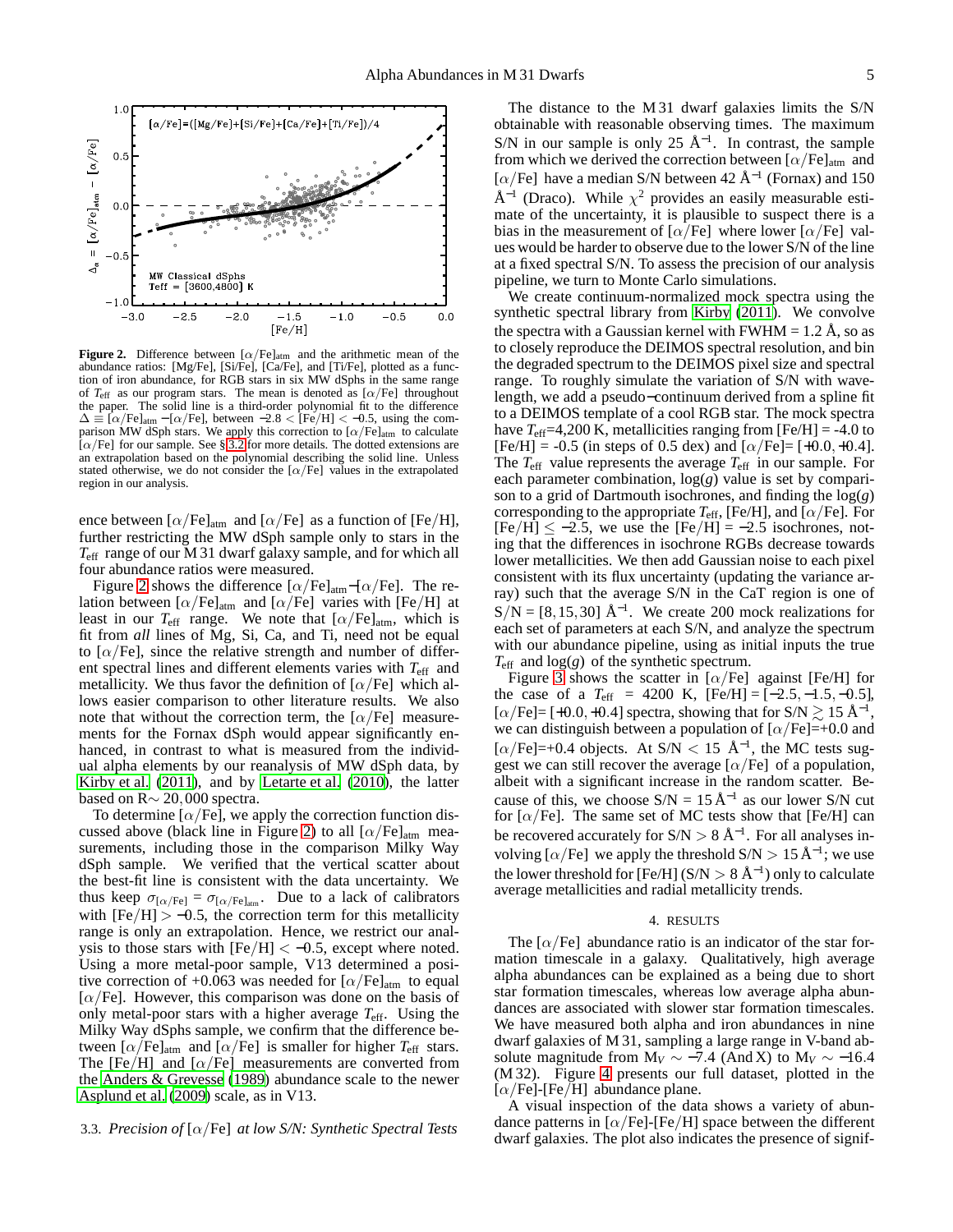

<span id="page-5-0"></span>**Figure 3.** Distribution of recovered [ $\alpha$ /Fe] and [Fe/H] measurements at low S/N using mock synthetic spectra. We created mock spectra for the following parameter combinations:  $[Fe/H] = [-2.5, -1.5, -0.5]$ , and  $[\alpha/Fe] = +0.0, +0.4]$ . For each parameter set, we draw from our synthetic spectral library (degraded to DEIMOS resolution wavelength coverage, and desired S/N) to create 200 mock spectra, which we then process through our abundance pipeline. The ellipses show the  $1\sigma$  uncertainties. We thus can distinguish between an "alpha-enriched" (+0.4) population and a "alpha-solar" (+0.0) population at this low S/N, although the latter will be slightly biased at [Fe/H] < -2.5. We restrict our [ $\alpha$ /Fe] measurements to S/N>15Å<sup>-1</sup> spectra.

**Table 2** Iron and Alpha Abundance Results

<span id="page-5-1"></span>

| Galaxy         | R.A.<br>(J2000) | Decl.<br>(J2000) | [Fe/H]           | $\lceil \alpha/\text{Fe} \rceil$   | Flag |
|----------------|-----------------|------------------|------------------|------------------------------------|------|
| M 32           | 00:42:39.32     | $+40:53:27.0$    | $-0.79 \pm 0.13$ | $+0.01_{-0.31}^{+0.30}$            |      |
| M 32           | 00:42:42.30     | $+40:54:39.6$    | $-1.15 + 0.13$   | $+0.81^{+0.20}_{-0.22}$            |      |
| M 32           | 00:42:53.34     | $+40:51:35.6$    | $-0.98 + 0.13$   | $+0.46^{+0.26}_{-0.30}$            |      |
| <b>NGC 185</b> | 00:38:09.18     | $+48:13:45.6$    | $-1.61 + 0.17$   | $+0.52^{+0.20}_{-0.22}$            |      |
| <b>NGC 185</b> | 00:38:12.51     | $+48:13:09.2$    | $-1.91 + 0.18$   | $-0.18_{-0.62}^{+0.42}$            | u    |
| <b>NGC 185</b> | 00:38:22.49     | $+48:09:47.6$    | $-1.49 + 0.16$   | $+0.74^{+0.18}_{-0.22}$<br>$-0.20$ |      |
| <b>NGC 185</b> | 00:38:22.88     | $+48:15:47.2$    | $-0.99 + 0.13$   | $+0.32^{+0.22}_{-0.23}$            |      |
| <b>NGC 185</b> | 00:38:23.46     | $+48:11:07.9$    | $-0.83 \pm 0.13$ | $-0.10^{+0.31}_{-0.48}$            |      |
| <b>NGC 185</b> | 00:38:24.95     | $+48:21:54.3$    | $-0.82 + 0.13$   | $+0.15_{-0.20}^{+0.20}$            |      |
| <b>NGC 185</b> | 00:38:25.10     | $+48:12:52.0$    | $-0.68 + 0.12$   | $-0.10^{+0.23}_{-0.23}$            |      |
|                |                 |                  |                  |                                    |      |

Note. — Table [2](#page-5-1) is published in its entirety in the electronic edition of the Astrophysical Journal. A portion is shown here for guidance regarding its form and content. Flags on last column: (1) u - Lower limit uncertainty in [ $\alpha$ /Fe] is outside of our grid, thus we set  $\sigma_{\alpha/Fe]}^{\sim} = [\alpha/Fe]$ - min( $[\alpha/Fe]_{grid}$ ) = [ $\alpha$ /Fe] –(-0.8). (2) mr = [Fe/H] > -0.5 star. (3) f : Only [Fe/H] is available for this star.

icant iron abundance spreads in all dwarf galaxies in the sample, confirming previous results based on photometric metallicities (e.g., [Kalirai et al. 2010\)](#page-14-25), and measured directly from the calcium triplet [\(Ho et al. 2014\)](#page-14-27). This is the first time that iron abundance spreads are measured directly from iron lines in M 31 satellite galaxies. The sequence of panels also illustrates qualitatively the correlation between luminosity and average iron abundance [\(Kirby et al. 2013\)](#page-14-11). NGC 147 appears to scatter above the relation. Interestingly, this galaxy has been shown to have tidal features in PanDAS photometry [\(McConnachie et al. 2009](#page-14-39)). It is thus possible it was more luminous in the past. If so, this could explain its relatively high metallicity given its present day luminosity.

## 4.1. *Mean Chemical Abundance Trends*

<span id="page-5-3"></span>Average chemical trends, e.g., the luminosity-metallicity relation, are useful in constraining the properties of galaxy

evolution as a function of luminosity or other global parameters. We thus quantify the average (characteristic) alpha and iron chemical properties,  $\langle [\alpha/Fe]\rangle$  and  $\langle [Fe/H]\rangle$ , for each dwarf galaxy. We calculate  $\langle [\alpha/Fe]\rangle$  using spectra with  $S/N > 15 \text{ Å}^{-1}$  and [Fe/H] < -0.5. We exclude the stars with  $[Fe/H] > -0.5$  because we do not have a calibrating sample that allows us to verify the relation between  $[\alpha/Fe]_{\text{atm}}$  and  $[\alpha/\text{Fe}]$  (see § [3.2\)](#page-3-0), but discuss the effect of excluding these stars in particular galaxies.

We calculate the mean iron abundance,  $\langle [Fe/H] \rangle$ , using all spectra with  $S/N > 8 \text{ Å}^{-1}$ . We use this lower S/N cut because the number of iron-sensitive spectral regions is larger than for  $[\alpha/Fe]_{atm}$ , so that even lower S/N are useful for iron abundance measurements. Using this larger sample serves a twofold purpose. It allows us to provide a better constraint on  $\langle$ [Fe/H]) and to check whether small number statistics affect our  $\alpha$ /Fe] samples. To do the latter, we compare the [Fe/H] distribution for the alpha sample to the [Fe/H] distribution for the full [Fe/H] sample for each galaxy. With the exception of M 32 the distributions agree. For M 32, the five stars with [ $\alpha$ /Fe] are clustered at [Fe/H] > -1.5 whereas the [Fe/H] measurements span  $-3 <$  [Fe/H]  $<$  0. This suggests that the average  $\langle \lceil \alpha / \text{Fe} \rceil \rangle$  for the M 32 sample is not representative of this galaxy's alpha enhancement, and do not consider it further in this subsection  $3$ .

We assess the uncertainty in  $\langle [Fe/H] \rangle$  and  $\langle [\alpha/Fe] \rangle$  from the dispersion in the data using the Student *t*-distribution, thus taking into account the small sample sizes in various of our galaxies. We measure 68% confidence intervals for both  $\langle [Fe/H] \rangle$  and  $\langle [\alpha/Fe] \rangle$  dividing the confidence interval for a single measurement by  $N^{1/2}$  (standard error of the mean). In addition, we set an uncertainty floor on the means equal to the uncertainty floors described in § [3.2.](#page-3-0) We tabulate our measurements of  $\langle [\alpha/Fe]\rangle$  and  $\langle [Fe/H]\rangle$  in Table [3.](#page-8-0)

The bottom-right panel of Figure [4](#page-6-0) shows  $\langle [\alpha/Fe]\rangle$  versus  $\langle [Fe/H] \rangle$ . For this panel only, we have plotted  $\langle [Fe/H] \rangle$ as measured from S/N > 15 Å<sup>-1</sup>, so that both  $\langle [\alpha/Fe] \rangle$ 

<span id="page-5-2"></span> $^3$  We do use the M 32's data later when comparing  $\langle {\rm [}\alpha/{\rm Fe}{\rm ]}\rangle\,$  at fixed metallicity.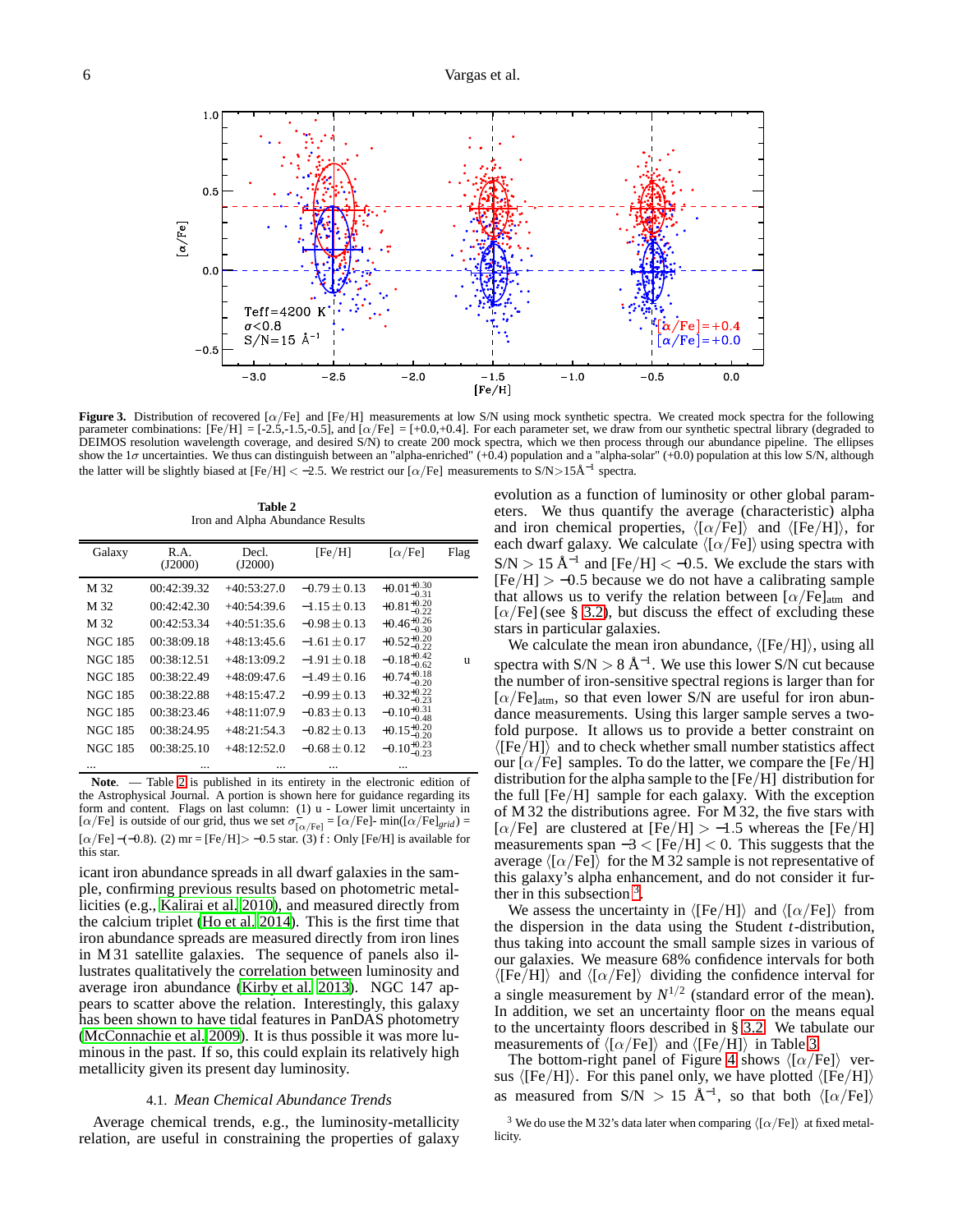

<span id="page-6-0"></span>**Figure 4.** [α/Fe] as a function of [Fe/H] for our entire dataset. The dwarf galaxies are shown from most to least luminous in V-band (top to bottom). The same color scheme is used to denote each galaxy in all following plots. The dash-dotted line at  $[Fe/H] = -0.5$  indicates that  $[\alpha/Fe]$  values for higher metallicities are uncertain, due to the lack of calibrators to test the relation between  $\alpha/Fe$ ]atm and  $\langle [\alpha/Fe] \rangle$  (see § [3.2](#page-3-0) for discussion). Each square is a measurement of  $\lceil \alpha/\text{Fe} \rceil$  using only spectra with S/N  $\geq$  15 Å<sup>-1</sup>. *Bottom-right panel*: We plot the average alpha abundance,  $\langle \lceil \alpha/\text{Fe} \rceil \rangle$ , using  $\lceil \text{Fe/H} \rceil$  < -0.5 stars against the mean metallicity,  $\langle [Fe/H] \rangle$ , calculated from the same stars. For NGC 185 and NGC 147, we include a star symbol indicating the change in  $\langle [\alpha/Fe] \rangle$  and  $\langle [Fe/H] \rangle$  if the  $[Fe/H] > -0.5$  stars are included. We do not include M 32 in this panel because the  $[\alpha/Fe]$  sample is not representative of the galaxy's population (§ [4.1\)](#page-5-3).

and  $\langle$ [Fe/H]) are measured from the same sample. If the  $[Fe/H] > -0.5$  stars are included,  $\langle [\alpha/Fe]\rangle$  decreases by −0.19 dex (NGC 147) and −0.07 dex (NGC 185), as shown by the star symbols. Given  $\langle [\alpha/Fe] \rangle = +0.36 \pm 0.11$  and  $\langle [\alpha/Fe]\rangle = +0.12 \pm 0.09$  for NGC 147 and NGC 185, respectively, the changes resulting from ignoring the  $[Fe/H] > -0.5$ stars cause some tension in  $\langle [\alpha/Fe] \rangle$  only in the case of NGC 147.

The bright dwarf galaxies NGC 185, and NGC 147 appear to have a small fraction of stars with  $[Fe/H] > -0.5$ . Since our synthetic spectral grid does not extend to  $[Fe/H] > 0$ , observed stars at those metallicities will be best-fit by a  $[Fe/H] = 0$  spectrum. The number of such stars is low, ranging from 13/312 in NGC 185 to 31/205 in NGC 147. Based on the results of a CaT study of the same DEIMOS sample by [Ho et al. \(2014\)](#page-14-27), excluding these stars would modify  $\langle$ [Fe/H]) by less than 0.15 dex.

We plot in Figure [5](#page-7-0) the resulting average alpha abundance for each galaxy against galaxy luminosity, distance from M 31, global kinematics, and surface brightness. We also include data for six MW dwarf galaxies (Fornax, Leo I, Leo II, Draco, Sextans, and Ursa Minor) reanalyzed with our code for purposes of comparison and reference (see § [3.2\)](#page-3-0). We caution, however, that the homogeneous sample of MW satellites is not complete in our magnitude range. Thus we avoid comparing the MW and M 31 satellites *as populations*. We defer such comparison to § [4.2](#page-8-1) after adding other bright MW satellites from literature data, not included here as their sampling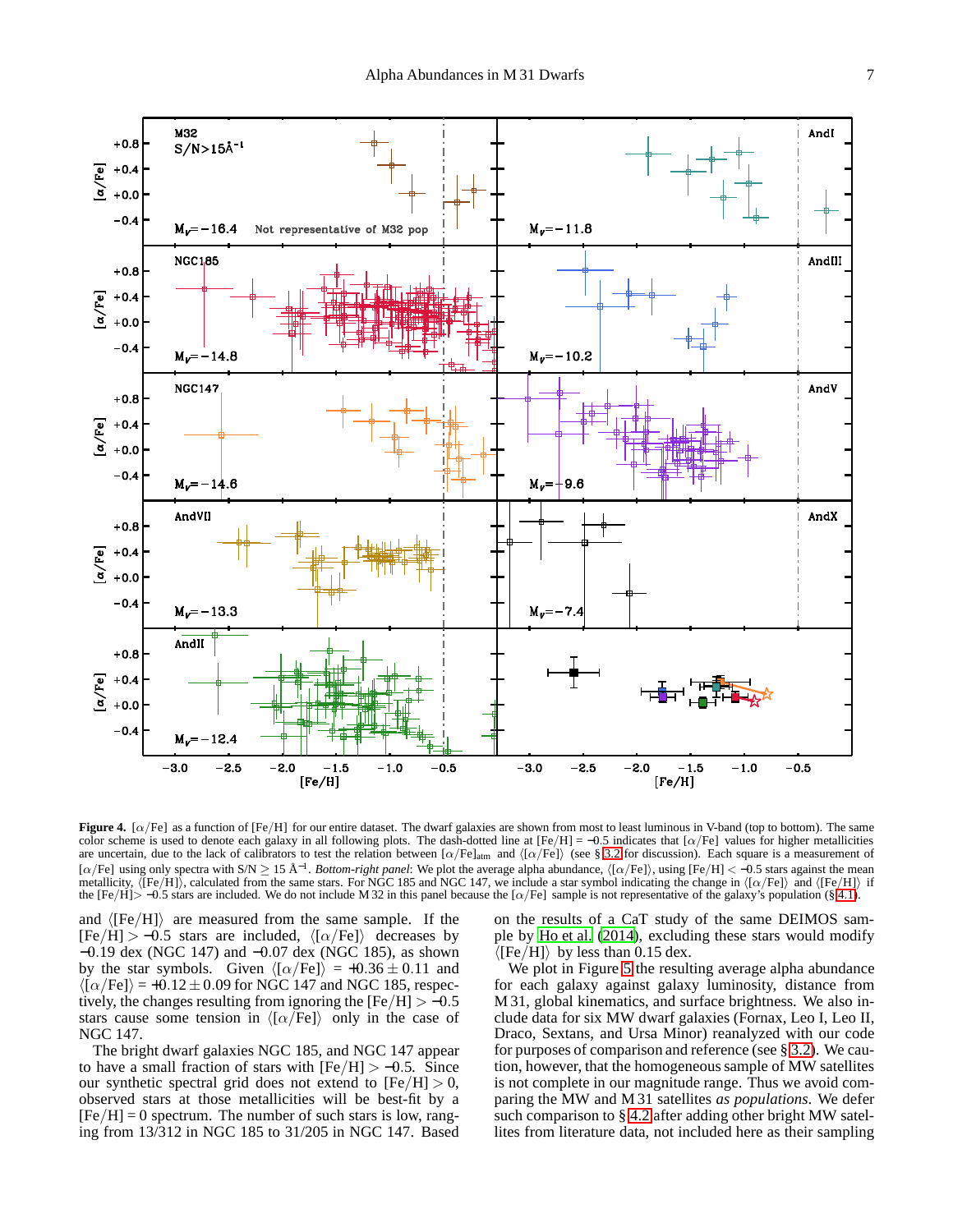

<span id="page-7-0"></span>**Figure 5.** Mean alpha abundance,  $\langle [\alpha/Fe] \rangle$ , in each of the nine dwarf galaxies as a function of (a) luminosity, (b) distance from host galaxy (either M 31 or Milky Way) (c)  $V_{rms}$ , the quadrature sum of line-of-sight velocity dispersion and rotation, and (d) central surface brightness. As discussed in § [4.1,](#page-5-3) we only use stars with  $[Fe/H] < -0.5$ . For NGC 147 and NGC 185, we plot a star symbol for the average alpha abundance calculated when including  $[Fe/H] > -0.5$  stars. The change is non-negligible only for NGC 147. The  $1\sigma$  error in  $\langle [\alpha/Fe] \rangle$  takes into account the variation in sample size for each galaxy. The x-axis values and  $1\sigma$  uncertainties for each of the four properties plotted are taken from the literature, and summarized in Table [1.](#page-1-1) The M 31 dwarf galaxies are color-coded as shown in the bottom right panel (same as in Figure [4\)](#page-6-0). We compare the sample against DEIMOS data for six classical MW dSphs analyzed homogeneously (§ [3.2\)](#page-3-0), shown as gray circles.

may not be appropriate for calculating galaxy-wide average chemical properties.

#### 4.1.2.  $\langle [\alpha/Fe] \rangle$  *vs Distance from Host*

#### 4.1.1.  $\langle [\alpha/Fe]\rangle$  *vs Luminosity*

We compare the chemical properties as a function of galaxy luminosity (Figure [5,](#page-7-0) top-left panel). The average alpha abundance ratios of M 31 dwarf galaxies fainter than  $M_V = -10$ (i.e., And X, And III, and And V) are indistinguishable from the Milky Way dwarf galaxies of comparable luminosity (Leo II, Draco, Sextans and Ursa Minor). In particular, And V and And III have intermediate  $\langle \lceil \alpha / \text{Fe} \rceil \rangle$  values, consistent with those of Leo II and Sextans at almost the same luminosity. At higher galaxy luminosities, there is a clear distinction between the alpha enhancements of And VII  $({\langle [\alpha/Fe]\rangle \sim +0.3})$  and And II ( ${\langle [\alpha/Fe]\rangle \sim +0.0}$ ). At similar luminosities, both MW dwarf galaxies in our comparison sample (Fornax and Leo I) have  $\langle \lceil \alpha / \text{Fe} \rceil \rangle$  close to And II (between  $\sim$  +0.0 and +0.1). The MW and M 31 samples partially overlap in their luminosity range; however, the M 31 sample contains more luminous dwarf galaxies. Out of the three brightest galaxies in our sample, we again find a range in alpha abundances, with NGC 147 having higher  $\langle \lceil \alpha / \text{Fe} \rceil \rangle$  than NGC 185 by  $\sim$  0.3 (although the value is indistinguishable from NGC 147 if the  $[Fe/H] > -0.5$  stars are included). In summary, we find that the M 31 dwarf satellites have a range of average alpha abundances enhancements, and there is no evidence for this trend being correlated with galaxy luminosity, at least for  $M_V < -9$ .

We explore whether the environment plays a role in driving the variation in chemical properties by plotting the average alpha abundance against galactocentric distance from M 31 (top-right panel of Figure [5\)](#page-7-0). For reference, the plot also includes the same set of comparison Milky Way dSphs, plotted against galactocentric distance from the Milky Way. We do not measure a significant correlation with environment, even at a host galaxy separation as large as that of And VII, the most distant M 31 satellite in our sample. If star formation in these dwarfs were very strongly influenced by environment, we might expect the objects closer to M 31 to show signs of truncated star formation histories, and thus higher  $\langle [\alpha/Fe]\rangle$ . However, one of the most alpha-enhanced systems is also one of the most distant (And VII). A full analysis of the role of environment requires knowledge of the orbital history of each satellite, which is not currently available.

## 4.1.3.  $\langle [\alpha/Fe] \rangle$  *vs Kinematics*

We next compare the average alpha abundances against global galaxy kinematics (bottom-left panel of Figure [5\)](#page-7-0). We plot  $\langle [\alpha/Fe] \rangle$  against  $v_{rms}$ , defined as the quadrature sum of σ*los* and the maximum rotation velocity *vrot*, for those galaxies that show significant rotation, and equal to  $\sigma_{los}$  otherwise. We use the spatially averaged (not central) σ*los*, for NGC 185 and NGC 147, since a significant fraction of those data extend beyond their respective half-light radius. Taking into account both rotation and dispersion, there is no clear trend of alpha abundances with kinematics. Claims of such correlations have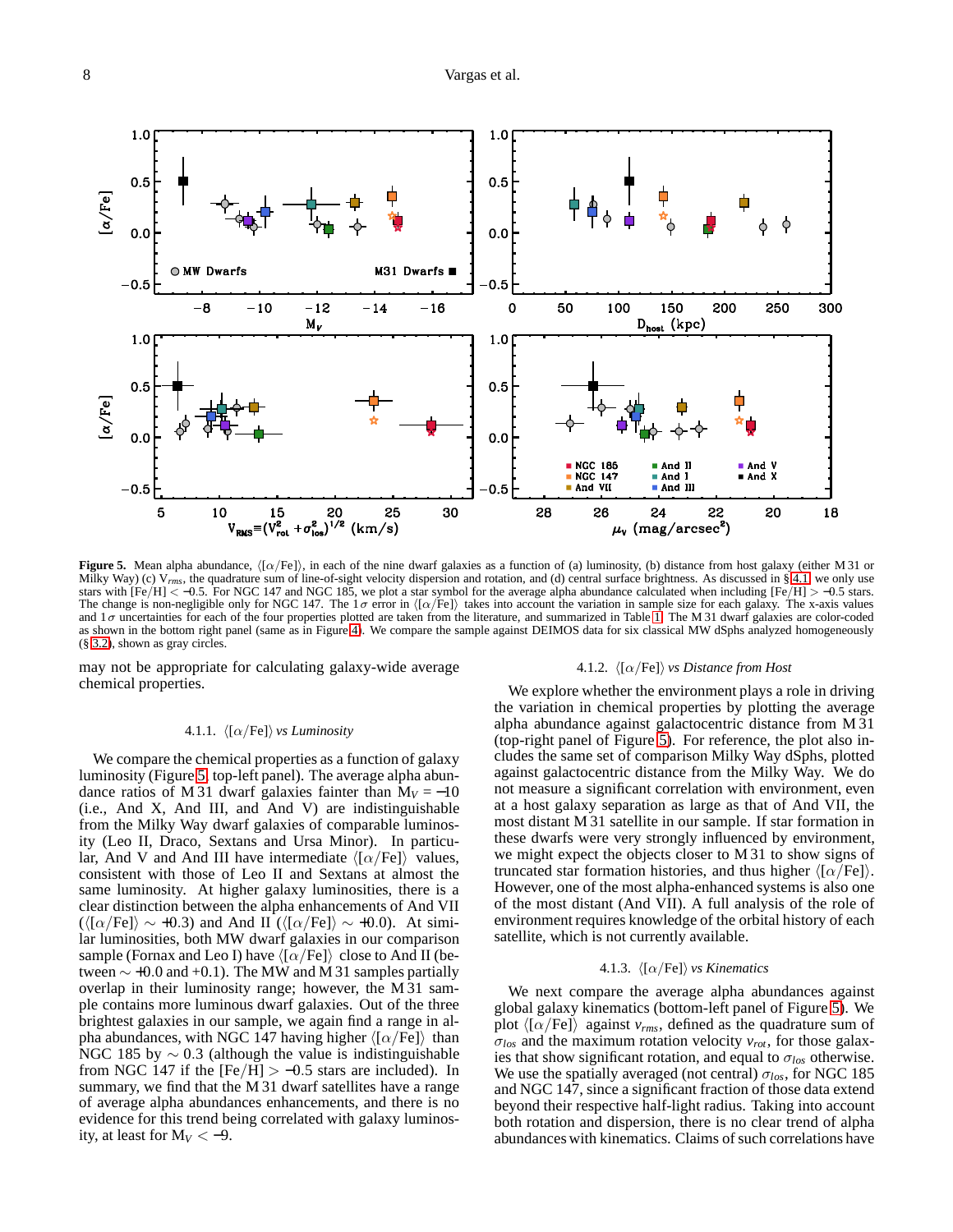**Table 3** M31 Dwarf Galaxy Average Chemical Properties

<span id="page-8-0"></span>

| Galaxy         | $\langle$ [Fe/H] $\rangle$ <sup>a</sup> | N                | $\langle [\alpha/Fe]\rangle^b$<br>$[Fe/H] < -0.5$ | N     | $\langle [\alpha/Fe]\rangle^b$<br>$[Fe/H] = [-2.5, -1.5]$ | N  | $\langle [\alpha/Fe]\rangle^b$<br>$[Fe/H] = [-2.0, -1.0]$ | N  | $\langle [\alpha/Fe]\rangle^b$<br>$[Fe/H] = [-1.5, -0.5]$ | N             |
|----------------|-----------------------------------------|------------------|---------------------------------------------------|-------|-----------------------------------------------------------|----|-----------------------------------------------------------|----|-----------------------------------------------------------|---------------|
| M 32           | $-1.153 + 0.165$                        | 32 <sup>c</sup>  | $0.425 + 0.319$                                   | $3^d$ |                                                           |    |                                                           |    | $0.425 + 0.319$                                           | 3             |
| <b>NGC 185</b> | $-0.917 + 0.117$                        | 299c             | $0.120 + 0.085$                                   |       | $0.167 + 0.085$                                           | 9  | $0.137 \pm 0.085$                                         | 31 | $0.107 + 0.085$                                           | 61            |
| <b>NGC 147</b> | $-0.491 + 0.117$                        | 184 <sup>c</sup> | $0.356 \pm 0.103$                                 |       |                                                           |    |                                                           |    | $0.378 + 0.121$                                           | 6             |
| And VII        | $-1.240 + 0.117$                        | 90               | $0.296 + 0.085$                                   | 29    | $0.293 + 0.126$                                           | 9  | $0.257 + 0.085$                                           | 17 | $0.297 + 0.085$                                           | 20            |
| And II         | $-1.365 + 0.117$                        | 248              | $0.033 + 0.085$                                   | 56    | $0.096 + 0.085$                                           | 21 | $0.041 + 0.085$                                           | 40 | $-0.049 + 0.085$                                          | 33            |
| And I          | $-1.109 + 0.117$                        | 31               | $0.278 + 0.164$                                   |       |                                                           |    | $0.427 + 0.157$                                           | 5. | $0.192 + 0.225$                                           | 5             |
| And III        | $-1.808 + 0.117$                        | 35               | $0.205 + 0.159$                                   | 8     | $0.333 + 0.208$                                           | 5  | $0.026 + 0.197$                                           | 5. | $-0.009 + 0.312$                                          | $\mathcal{R}$ |
| And V          | $-1.712 + 0.117$                        | 80               | $0.119 + 0.085$                                   | 40    | $0.131 + 0.085$                                           | 23 | $-0.004 + 0.085$                                          | 28 | $-0.014 + 0.085$                                          | 14            |
| And $X$        | $-2.298 + 0.123$                        | 16               | $0.505 + 0.240$                                   | $5^e$ | $0.368 + 0.446$                                           | 3  |                                                           |    |                                                           |               |

<sup>a</sup> $\langle$ [Fe/H] $\rangle$  calculated from spectra with S/N > 8 Å<sup>-1</sup>.

 $\bar{\rm b}$  ([ $\alpha$ /Fe]) calculated from spectra with S/N > 15 Å<sup>-1</sup>, for the metallicity ranges specified below.

 $c \langle \overline{[Fe/H]} \rangle$  for M 32, NGC 185 and NGC 147 may be biased (low) estimates, as there may be  $[Fe/H] > 0$  stars not measurable by our grid (see § [3.2\)](#page-3-0)

 $d \langle [\alpha/Fe] \rangle$  for M 32 is not representative of this galaxy's population.

 $e\langle \overline{[\alpha/Fe]} \rangle$  for And X is possibly a biased (high) estimate, since 3 of 5 stars have large  $\sigma^-$  uncertainties in [ $\alpha$ /Fe] (see Figure [4\)](#page-6-0).

been long reported in extra-galactic studies of giant ellipticals (e.g. [Trager et al. 2000;](#page-15-3) [Thomas et al. 2005;](#page-14-60) [Conroy et al.](#page-14-61) [2014;](#page-14-61) [Greene et al. 2013](#page-14-62)). The lack of kinematic-abundance correlation suggests a difference in the formation mechanisms of giant versus dwarf elliptical (and spheroidal) systems.

## 4.1.4.  $\langle [\alpha/Fe] \rangle$  *vs Stellar Density*

In the bottom-right panel of Figure [5](#page-7-0) we compare the average alpha abundance against the central surface brightness,  $\mu_V$ , a proxy for stellar mass density, since it could be expected that dwarf galaxies with higher stellar density could form stars more efficiently [\(Revaz & Jablonka 2012](#page-14-63)). We do not detect any clear correlation. However, we note that our sample's radial coverage precludes a direct comparison at similar radii for all galaxies. The quoted  $\mu_V$  only encapsulates the density in the central region, whereas a significant fraction of our stellar sample is beyond the inner half-light radius.

#### 4.2. *Alpha Abundance Trends with Metallicity*

<span id="page-8-1"></span>The distribution of  $\lceil \alpha/\text{Fe} \rceil$  as a function of  $\lceil \text{Fe/H} \rceil$  reflects the chemical enrichment pathway within a galaxy. Roughly, the ISM evolves from metal-poor and alpha-enhanced towards higher metallicities and lower alpha abundances. While this picture is likely overly simplified for complex stellar populations, it is a good first step in finding differences between galaxies. Figure [4](#page-6-0) hints at significant differences between the various galaxies in our sample. And V is the most salient example for an internal trend of decreasing alpha abundance with rising iron abundance, and for a bulk population with  $\lbrack \alpha/\text{Fe} \rbrack \lesssim 0.0$ . In contrast, And VII is distinguished by a lack of a trend towards lower alphas: the majority of And VII stars in our sample have [ $\alpha$ /Fe]∼ +0.3, and the few outliers with low  $\left[\alpha/\text{Fe}\right]$  do not constitute a trend of alpha abundance with metallicity.

We seek to better quantify these trends, accounting for the different sample sizes. We thus choose three partially overlapping metallicity bins,  $-2.5 <$  [Fe/H]  $< -1.5$ ,  $-2.0 <$  $[Fe/H] < -1.0, -1.5 < [Fe/H] < -0.5$ . We do not include higher or lower metallicities due to the lack of a correction function for  $\left[\alpha/\text{Fe}\right]_{\text{atm}}$ , and a paucity of measured abundances, respectively. For each metallicity bin, we measure the average alpha abundance ratio in each M 31 dwarf galaxy, as well as the MW comparison sample, as described in § [4.1.](#page-5-3) For this comparison, we also add literature abundances for

the Sagittarius dSph (gray pentagons) from [Carretta et al.](#page-14-64) [\(2010\)](#page-14-64) and the Small Magellanic Cloud (gray hexagons) from [Mucciarelli \(2014,](#page-14-65) priv. comm.). Not all dwarf galaxies populate each bin, due to the different iron abundance ranges spanned by each system. Figure [6](#page-9-0) plots the resulting  $\langle [\alpha/Fe]\rangle$ trend with luminosity for each metallicity bin, only for galaxies with three or more stars in each bin. Four out of five M 31 satellites appearing in all three bins show a gentle decrease in  $\langle [\alpha/Fe] \rangle$  for increasingly higher metallicity bins (And II, And III, And V, and NGC 185).

In the most metal-poor bin (left panel),  $\langle [\alpha/Fe] \rangle$  is indistinguishable between the four MW dwarf galaxies (Sextans, Leo II, Leo I, and Fornax) and three M 31 dwarf galaxies (And V, And III, And II) that overlap in absolute magnitude. The two brighter M 31 satellites in the figure, And VII and NGC 185, are slightly more enhanced by  $\sim 0.1 - 0.2$  dex, and so is the SMC datapoint. In the intermediate metallicity bin, the same three M 31 satellites, And V, And III, and And II, have  $\langle [\alpha/Fe] \rangle$  consistent with that of Sextans, Leo II, Leo I, and Fornax. And VII and And I have enhanced alpha abundance ratios, similar to the Sag dSph ( $\langle [\alpha/Fe]\rangle \sim +0.3$ ). NGC 185 and the SMC have  $\langle [\alpha/Fe]\rangle \sim +0.2$ .

We detect a larger variation in  $\langle [\alpha/Fe] \rangle$  at the highest metallicity bin. In this bin, And V, And III, And II, and NGC 185 have  $\langle \lceil \alpha / \text{Fe} \rceil \rangle$  consistent with the MW satellites, However, the alpha abundances for And VII and NGC 147 (and perhaps M 32 but with large uncertainties) are enhanced relative to the MW dwarf galaxies at similar luminosity. Thus, in contrast to the MW satellite population, the M 31 dwarf galaxies exhibit a larger variation in alpha enhancements, in particular for  $M_V < -12$  and [Fe/H]  $\gtrsim -1.5$ . We strongly caution that these trends should not be extrapolated to fainter magnitudes.

#### 4.3. *Radial Abundance Gradients*

<span id="page-8-2"></span>Radial abundance gradients, if present, may be indicators of internal variation in the chemical evolutionary history of dwarf galaxies. We restrict our analysis of iron and alpha gradients to the five galaxies with the largest samples (NGC 185, NGC 147, And II, And VII, and And V). We test for the presence of radial abundance gradients in two ways. First, we fit linear functions to [Fe/H] and  $\lceil \alpha/\text{Fe} \rceil$  as a function of (projected) elliptical radius. The radii are scaled to the halflight radius of each galaxy, shown in Table [1.](#page-1-1) To consider a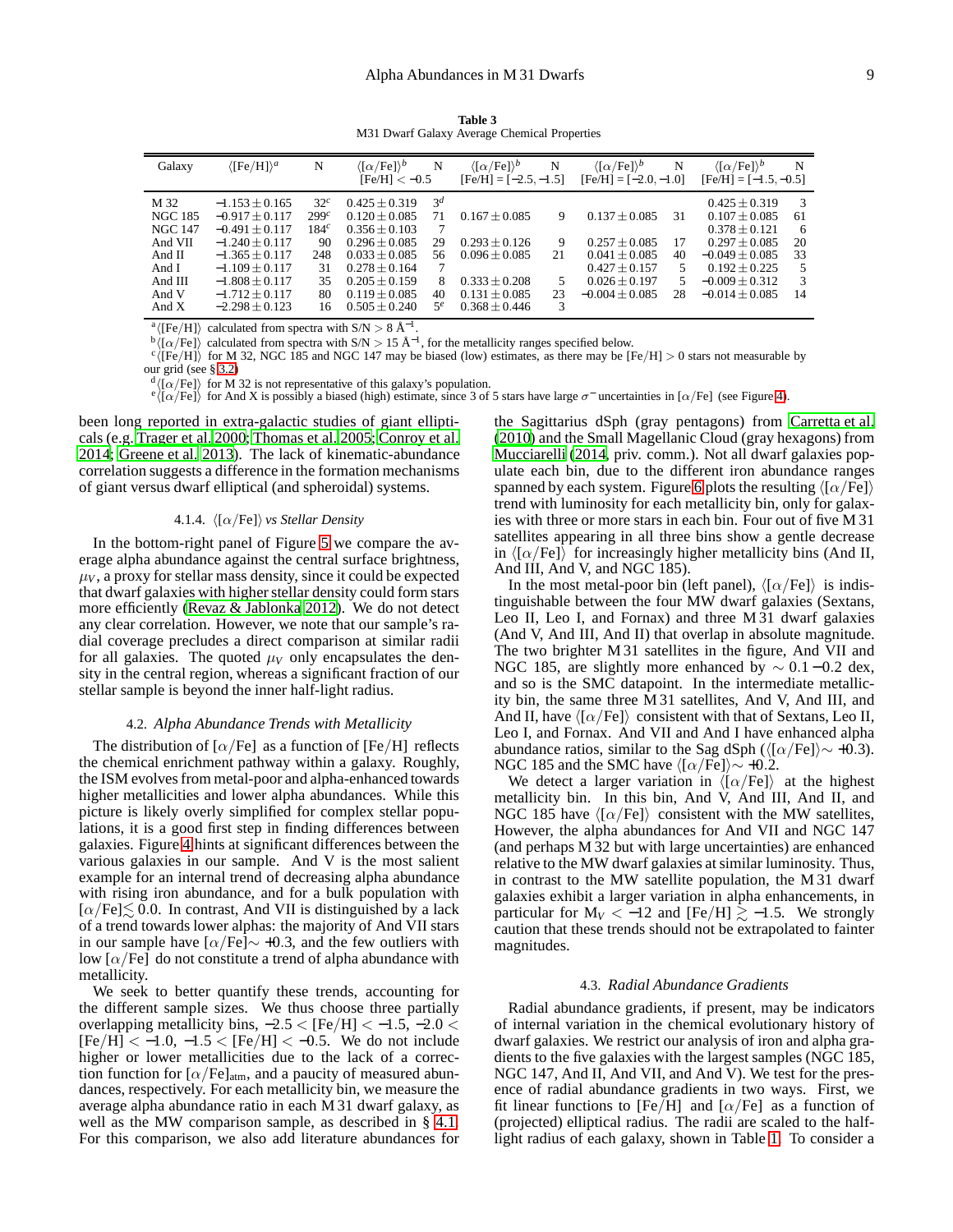

<span id="page-9-0"></span>**Figure 6.** Variation of mean alpha abundance,  $\langle [\alpha/Fe] \rangle$ . with luminosity as a function of [Fe/H]. We plot  $\langle [\alpha/Fe] \rangle$  calculated for three partially overlapping metallicity bins containing the majority of the stars in the sample. In each panel, only those dwarf galaxies with three or more  $\alpha$ /Fe] measurements are shown in each panel. The color coding is the same as in Figure [5.](#page-7-0) The comparison Milky Way (MW) dwarf satellite data are shown as gray symbols. Gray circles denote MW dSphs from DEIMOS data, reanalyzed with our code. We also add literature abundances for the Sagittarius dSph (gray pentagons) from [Carretta et al.](#page-14-64) [\(2010](#page-14-64)) and the Small Magellanic Cloud (gray hexagons) from [Mucciarelli](#page-14-65) [\(2014](#page-14-65)). The dotted horizontal lines are added for reference in order to better distinguish changes in alpha abundance across the three metallicity bins.

**Table 4** Chemical Abundance Radial Gradients

<span id="page-9-1"></span>

| Galaxy        | $d[Fe/H]/d(r/r_{1/2})^a$ | $P_{KS}([Fe/H])^b$ | Gradient [Fe/H] ? | $d[\alpha/\text{Fe}]/d(r/r_{1/2})^a$ | $P_{KS}([\alpha/Fe])^b$ | Gradient $\lceil \alpha/\text{Fe} \rceil$ ? |
|---------------|--------------------------|--------------------|-------------------|--------------------------------------|-------------------------|---------------------------------------------|
| <b>NGC185</b> | $-0.085 + 0.004$         | 0.0000916          | Yes               | $0.033 + 0.012$                      | 0.0703                  | Not sig. $(Yes^d)$                          |
| <b>NGC147</b> | $0.015 + 0.005$          | 0.00839            | Not sig.          | $0.138 \pm 0.068$                    | N/A                     | Not sig.                                    |
| AndVII        | $-0.169 + 0.037$         | 0.790              | Not sig.          | $0.082 \pm 0.080$                    | 0.344                   | Not sig.                                    |
| AndII         | $-0.448 \pm 0.023$       | 0.00000872         | Yes               | $0.039 \pm 0.063$                    | 0.917                   | Not sig.                                    |
| AndV          | $-0.169 + 0.029$         | 0.479              | Not sig.          | $-0.026 \pm 0.064$                   | 0.993                   | Not sig.                                    |

aBest-fit linear slope and its  $1-\sigma$  uncertainty.

<sup>b</sup>K-S probability that the inner-half and outer-half subsamples are drawn from same population.

<sup>c</sup>Criteria for significance of gradient: (i) Slope has to be  $3\sigma$  away from zero, and (ii)  $\hat{P_{KS}}$  < 0.05.

<sup>d</sup>Gradient is significant *if* [Fe/H] > -0.5 stars are included. This is driven by a few [ $\alpha$ /Fe]<0 stars, see also Figure [7.](#page-10-1)

gradient significant, we require that the linear slope deviate from zero by *at least*  $3\sigma$ . We then split each galaxy's [Fe/H] and  $\alpha$ /Fe] samples in two radial bins, each subpopulation containing 50% of the stars (ordered by projected distance to the galaxy's center). Using the Kolmogorov-Smirnov (K-S) statistic, we ask what is the probability that the inner/outer [Fe/H] and  $\alpha$ /Fe] subsamples are inconsistent with being drawn from the same population with 95% confidence, i.e.  $P_{KS}$  < 0.05. We only regard as significant those gradients that pass both tests above. Given our spatial sampling, we note that the samples for And II, And V, and And VII extend roughly out to two half-light radii, while our sampling for NGC 185 and NGC 147 extends to many half-light radii.

We plot the [Fe/H] and  $\alpha$ /Fe] samples as a function of radius in Figure [7.](#page-10-1) The best-fit slopes, as well as the probability of the samples being drawn from the same population, P*KS*, are shown in Table [4.](#page-9-1) On the basis of the two criteria described above, we detect a significant  $\lceil \alpha/\text{Fe} \rceil$  radial gradient only in NGC 185. One caveat is that our detection is sensitive to the inclusion of the small fraction of  $[Fe/H] > -0.5$ stars suffering from a lack of well-tested  $\left[\alpha/\text{Fe}\right]$ - $\left[\alpha/\text{Fe}\right]$ <sub>atm</sub> calibration (see § [3.2\)](#page-3-0); if these stars are excluded, the gradient signature is no longer significant. And VII, And V, and And II do not show any evidence for an alpha abundance gradient via either test. We do not apply the K-S test to the NGC 147  $\lceil \alpha / \text{Fe} \rceil$  sample because of the limited radial coverage of the  $\lceil \alpha / \text{Fe} \rceil$  measurements. However, the slope in the outer regions is less than  $3-\sigma$  away from zero. The lack of

detectable  $\lbrack \alpha/\text{Fe} \rbrack$  radial gradients suggests that the star formation timescales were not strongly dependent on the radial distance from the center of the galaxy. In the case of And VII, high  $\lceil \alpha / \text{Fe} \rceil$  abundances dominate at all radii, suggestive of a global short star formation timescale (the few low  $\lbrack \alpha/\text{Fe} \rbrack$ stars are discussed in § [5.1\)](#page-10-2). In contrast, And V and and II have both low and high  $\lbrack \alpha/\text{Fe} \rbrack$  values at all radii, indicative of formation timescale long enough for a significant influence by Type Ia SNe. Out of the samples for six comparison MW dSphs, four extend beyond one half-light radius (Leo I, Leo II, Draco, and Sextans). We do not detec significant  $\lceil \alpha / \text{Fe} \rceil$  gradients in any of them.

We next consider the presence of [Fe/H] radial gradients. We detect statistically significant radial gradients in NGC 185 and And II. Both galaxies have gradient slopes  $> 3\sigma$  different from zero, and  $P_{KS}$  << 0.05. We do not detect significant iron abundance gradients in the other three galaxies, And VII, And V and NGC 147. Our results our consistent with the findings by [Ho et al.](#page-14-27) [\(2014\)](#page-14-27) for the four galaxies in common with their sample (And V is not included). Among the four comparison MW dSphs with radial coverage larger than one halflight radius, we measure significant [Fe/H] radial gradients in Leo I and Leo II. The presence of iron abundance gradients may be an indication of inside-out growth, radial outflows or inflows (e.g., [Schroyen et al. 2013;](#page-14-66) [Revaz & Jablonka 2012\)](#page-14-63).

With the possible exception of NGC 185 (see caveat above), our combined M 31 and MW sample is consistent with a lack of discernible  $\lceil \alpha / \text{Fe} \rceil$  radial gradients. In contrast, metal-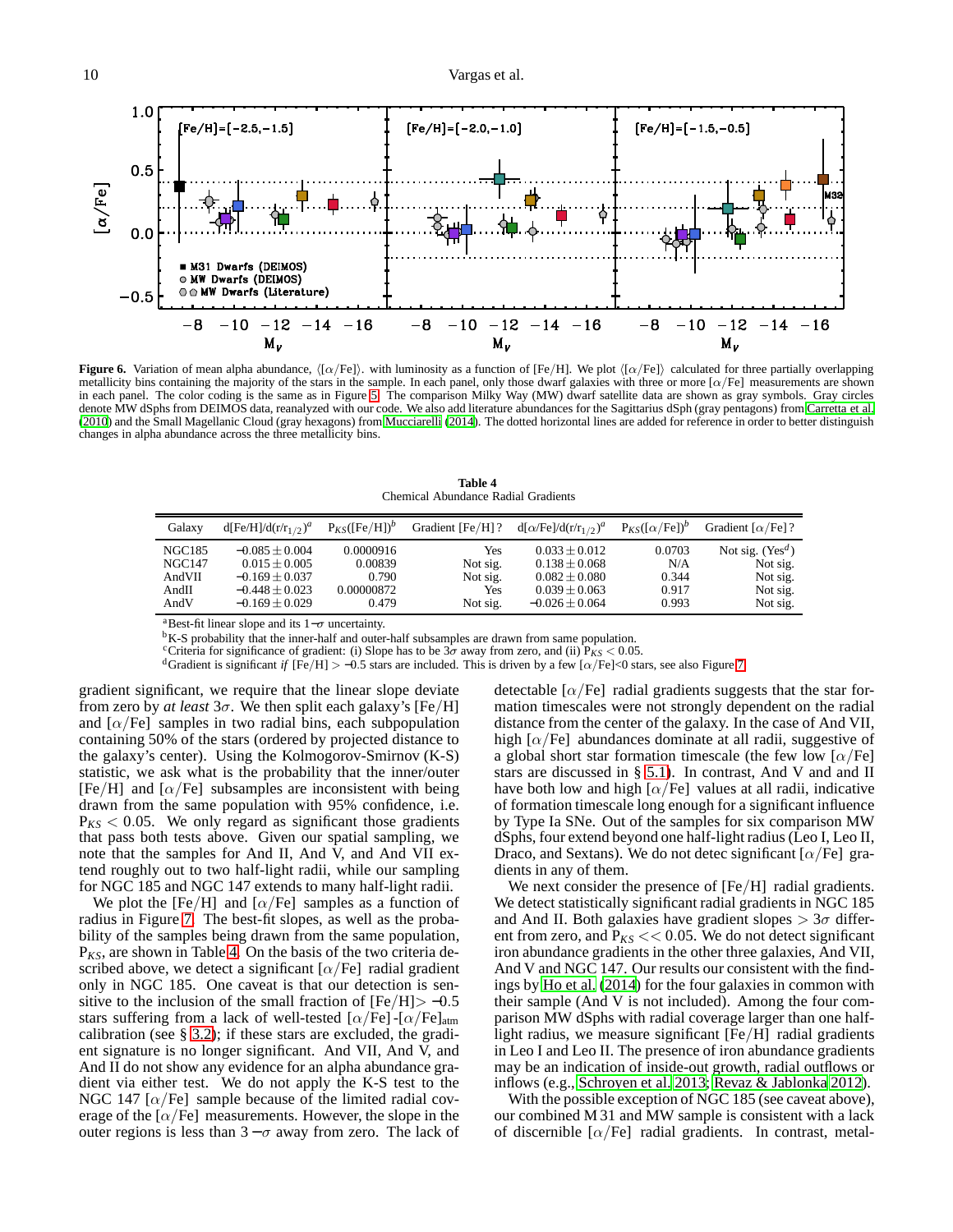

<span id="page-10-1"></span>**Figure 7.** Radial gradients in iron and alpha abundance for the five dwarf galaxies with the largest sample sizes, shown as empty squares with 1σ error bars. The [Fe/H] panels show all data with  $S/N \geq 8\AA^{-1}$ , whereas the [ $\alpha$ /Fe] panels show only data with  $S/N \geq 15\AA^{-1}$  (the [ $\alpha$ /Fe] sample). In the [ $\alpha$ /Fe] panels, squares with error bars indicate stars with  $\overline{[Fe/H]} < -0.5$ , whereas more metal-rich objects are plotted without uncertainties. The best-fit  $\overline{[Fe/H]}$  radial gradients are plotted as solid lines, and the best-fit values are reported in each panel. The  $\alpha$ /Fe] gradient fits calculated using only  $[Fe/H] < -0.5$  data are shown as solid lines, and the slopes are also included in each panel. We also plot as dot-dashed lines the  $\alpha$ /Fe] gradient fits including the  $\text{[Fe/H]} > -0.5$  data, but caution that these  $[\alpha/Fe]$  abundances may not be reliable, as discussed in § [3.2.](#page-3-0) The abundances are plotted against elliptical radius. The radii have been rescaled in units of each dwarf galaxy's half-light radius, *r*<sub>1/2</sub>, shown in Table [1.](#page-1-1) The half-light radii and gradient slopes and 1–σ uncertainties are plotted on each panel. The gradients are tabulated in Table [4.](#page-9-1)

licity gradients are present in some of the dwarf galaxies of both the MW and M 31. In the absence of a significant alpha abundance gradient, a metallicity gradient can still be interpreted as a difference in star formation efficiency, such that the outer, less bound regions, had greater difficulty holding on to their gas component (e.g. [Lanfranchi & Matteucci 2004\)](#page-14-67), but both inner and outer regions evolved for long enough to have high and low  $\lceil \alpha / \text{Fe} \rceil$  stars. In the two M 31 satellites lacking both iron and alpha abundance gradients, the ISM may have mixed efficiently over the star formation period of the galaxy [\(Mac Low & Ferrara 1999\)](#page-14-68). We end with the caveat that gradients may not be visible unless data extends for many halflight radii, and our results hold for the spatial range covered by our samples. The case of Fornax in the comparison MW sample is instructive; while no gradient is detected in the central region targeted by [Kirby et al. \(2010\)](#page-14-69), more spatially extended datasets could measure hitherto undetected abundance gradients (e.g., [Leaman et al. 2013\)](#page-14-70).

## 5. DISCUSSION

# <span id="page-10-2"></span><span id="page-10-0"></span>5.1. *Evolutionary Constraints on the M 31 Dwarf Galaxies*

The combination of alpha and iron abundances serves as a star formation clock due to the different timescales between enrichment from Type II and Type Ia SNe ejecta. The M 31 system contains satellite galaxies with a range of average alpha abundances from  $\langle [\alpha/Fe]\rangle \sim +0.0$  to  $\langle [\alpha/Fe]\rangle \sim$ 

+0.5 (see Table [3\)](#page-8-0). This implies a range of star formation timescales among the M 31 dwarf galaxies. The bulk of stars in dwarf galaxies with high  $\lceil \alpha / \text{Fe} \rceil$  formed in short timescales in ISM environments rich in Type II SNe ejecta, whereas galaxies with low  $\lbrack \alpha/\text{Fe} \rbrack$  tended to form their stars in an ISM which was also polluted by Type Ia SNe operating on longer timescales.

We discuss the star formation timescales of M 31 satellites implied from this work in combination with literature results on their stellar ages. The fainter six dwarfs galaxies were characterized as having primarily "old" stars formed  $\geq 10$  Gyr ago based on their horizontal branch populations [\(Grebel & Guhathakurta 1999](#page-14-71); [Da Costa et al. 2002](#page-14-72)), with the possible exception of And II [\(Da Costa et al. 2000](#page-14-73); [McConnachie et al. 2007](#page-14-74)). Significant intermediate age populations are excluded by the absence of large numbers of asymptotic giant branch (AGB) stars (e.g., [Armandroff et al.](#page-14-75) [1993;](#page-14-75) [Grebel & Guhathakurta 1999\)](#page-14-71). The recent star formation histories (SFHs) by [Weisz et al. \(2014a\)](#page-15-4) suggest that at least 50% of the stellar mass of And I, And III, and And V was in place more than 10 Gyr ago, with the remaining stellar mass forming between  $\sim$  10 and 7 Gyr ago (their Figure 7), but systematic uncertainties in the oldest age bins may lower this fraction of younger stars. In contrast, the evidence for an intermediate age stars has been confirmed by [Weisz et al.](#page-15-5) [\(2014b\)](#page-15-5), and is robust to systematic uncertainties. We discuss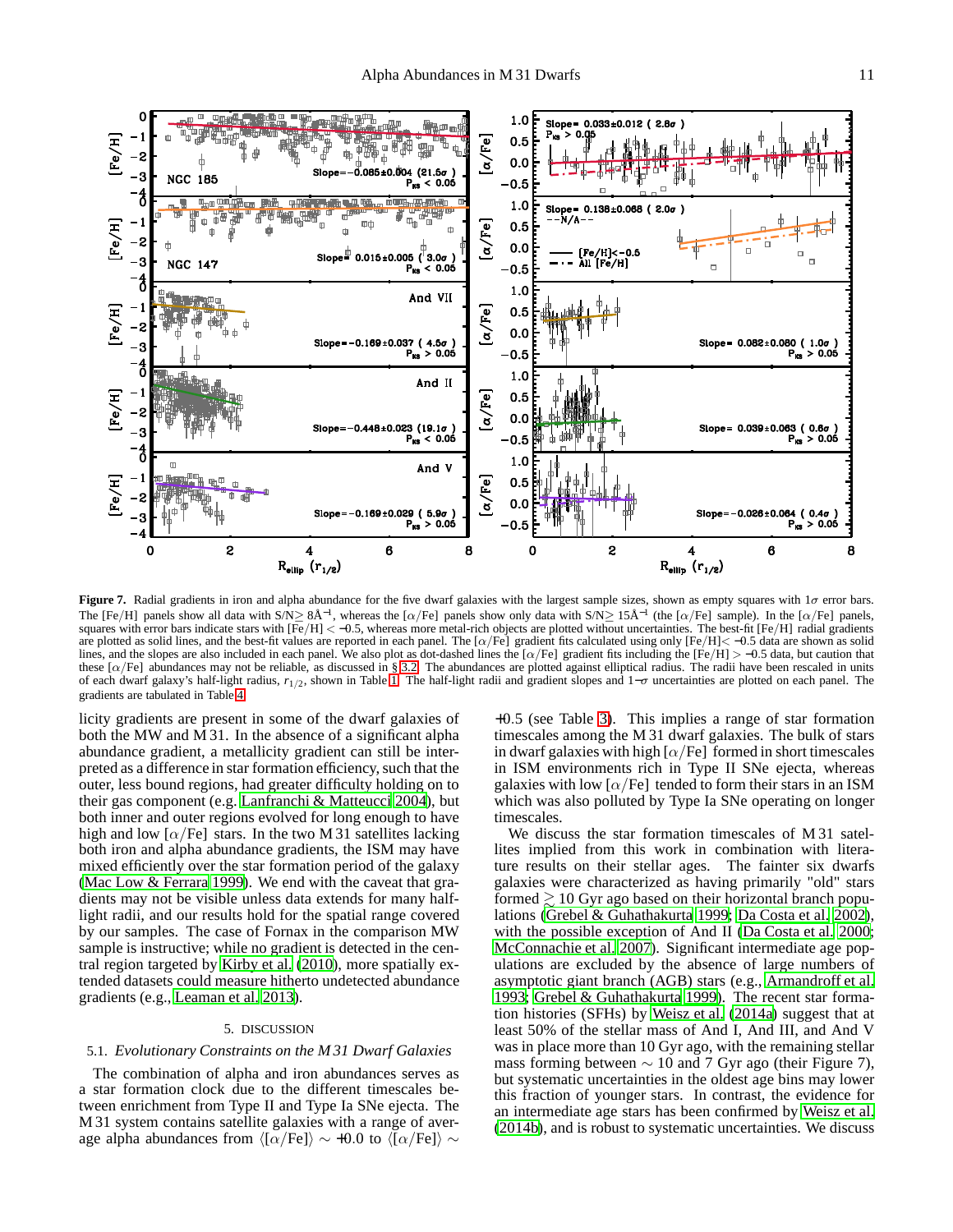And II separately in later paragraphs due to its difference in stellar age distribution. In spite of their old(er) stellar ages, the faintest galaxies in our sample exhibit a variety of patterns in  $[\alpha/Fe]$ -[Fe/H] space. The majority have both low and high alpha abundance stars. The combination of old ages and decreasing  $\lbrack \alpha/\text{Fe} \rbrack$  with rising [Fe/H] resembles the abundance patterns of some of the MW classical dSphs with old stellar populations, such as Sculptor [\(Tolstoy et al. 2009](#page-14-76); [Kirby et](#page-14-5) al. [2011\)](#page-14-5). In the case of Sculptor, [de Boer et al. \(2012b\)](#page-14-77) interprets this type of chemical abundance patterns as consistent with a slow burst of star formation, tapering off over a few Gyrs, and it appears that the influence of Type Ia SNe takes longer to become evident on the chemical abundances than could be naively assumed by taking the minimum age for prompt Type Ia SNe,  $\sim$  100 Myr [\(Maoz & Mannucci 2012\)](#page-14-78). Given their age and abundance similarity, the chemical evolution of the faint M 31 dwarf galaxies, excluding And VII and And II, may be similar to that of the Sculptor dSph.

Among the fainter satellites, And VII has a clearly elevated characteristic alpha abundance, suggesting a short star formation timescale. The lack of a decrease in alpha abundances with rising metallicity suggests that star formation did not last long enough for Type Ia SNe to significantly enrich the ISM. Star formation may have been truncated by a close encounter with M 31 (e.g., [Nichols et al. 2014](#page-14-79)) before Type Ia SNe had time to influence the alpha abundances. Given its present large separation from M 31 today (> 200 kpc, [McConnachie](#page-14-30) [2012\)](#page-14-30), this would suggest a closer separation to M 31 in the past. Recently, [Weisz et al.](#page-15-4) [\(2014a\)](#page-15-4) found a hint of such a short SFH in their analysis of HST/WFPC2 data, but their And VII photometry was too shallow. Deeper photometry should place interesting constraints on its SFH.

In spite of And VII's overall chemical abundance trend, a few low alpha abundance outliers are present at low metallicities. The occurrence of these low  $\lceil \alpha / \text{Fe} \rceil$  stars could be the explained if And VII's abundance pattern is the sum of more than one stellar population each with different star formation characteristics. The low alpha, low [Fe/H] stars could then be explained as coming from the secondary stellar population, e.g. from satellite-satellite accretion, or from a dissolved star cluster (e.g., [Karlsson et al. 2012\)](#page-14-80). If so, the secondary system would have to be a smaller population in order not to dominate the overall  $[\alpha/Fe] - [Fe/H]$  abundance pattern. Example of anomalous abundance patterns are also found in other environments, such as the Milky Way halo (e.g., [Ivans et al.](#page-14-81) [2003\)](#page-14-81), and are interpreted similarly but in the context of halo formation. An alternate explanation is that star formation was dominated by bursts, leading to repeated enhancement in alpha from Type II SNe [\(Gilmore & Wyse 1991\)](#page-14-24). The presence of these low alpha stars would then be consistent with stars formed in the time between bursts, when Type Ia SNe acted to decrease  $[\alpha/Fe]$ .

In contrast to the previously discussed satellites, And II and the brighter systems (NGC 185, NGC 147, and M 32) built their stellar populations more gradually, and reached  $\sim$  90% of their total mass by  $\sim$  5 Gyr ago in the case of And II [\(Weisz et al. 2014b\)](#page-15-5) and 2-4 Gyr ago for the others [\(Weisz et al. 2014a\)](#page-15-4). Their CMD morphologies also feature red clumps, AGB populations, and in some cases carbon stars (e.g., [Butler & Martínez-Delgado 2005](#page-14-82); [Battinelli & Demers](#page-14-83) [2004;](#page-14-83) [McConnachie et al. 2007](#page-14-74)). Both And  $II<sup>4</sup>$  $II<sup>4</sup>$  $II<sup>4</sup>$  and NGC 185

have low average alpha abundances at a large range of metallicities. NGC 147, while having a high average alpha abundance for  $[Fe/H] < -0.5$ , may reach low alpha abundances for its highest metallicity stars. This pattern may imply that an abundance "knee" in NGC 147, indicative of the onset of Type Ia enrichment appears at a very high metallicity, suggesting a very efficient initial chemical enrichment. However, the alpha abundances for  $[Fe/H] > -0.5$  are uncertain due to the lack of a calibrator sample for our  $\lbrack \alpha/\text{Fe} \rbrack$  correction term (§ [3.2\)](#page-3-0). The presence of many stars with low alpha abundances in And II, NGC 185, and NGC 147 is consistent with a long lasting star formation process. In addition, And II and NGC 185 show large scatter in their  $\lceil \alpha/\text{Fe} \rceil$ -[Fe/H] plane at fixed [Fe/H]. This may simply reflect some level of inhomogeneous chemical enrichment, such that not all ISM regions are polluted with the same amounts of Type II and Type Ia products. An alternate way to explain this scatter may be to postulate the presence of more than one track in  $\lceil \alpha / \overline{F}e \rceil$ -[Fe/H] space, thus boosting the scatter at fixed metallicity. If so, these populations should be mixed radially, in order to be consistent with the lack of radial alpha abundance gradients discussed in § [4.3.](#page-8-2) One way to probe this is by checking whether there are age differences between the high and low alpha abundance stars at a fixed metallicity.

# <span id="page-11-1"></span>5.2. *The Present Day M 31 Dwarfs and the Build-up of M 31's Halo*

In ΛCDM, stellar halos are expected to form at least in part through accretion of smaller systems (e.g., [Searle & Zinn 1978](#page-14-85); [Bullock & Johnston 2005;](#page-14-41) [Bell et al.](#page-14-42) [2008;](#page-14-42) [Cooper et al. 2010](#page-14-43); [Font et al. 2011\)](#page-14-44). The chemical abundance patterns of these accreted systems thus survive as imprints in the present day stellar halo. While the metallicity of the M 31 halo has been the subject of recent work (e.g., [Reitzel & Guhathakurta 2002;](#page-14-86) [Gilbert et al. 2006;](#page-14-50) [Koch et al.](#page-14-87) [2008\)](#page-14-87), the only stellar halo for which  $\lceil \alpha/\text{Fe} \rceil$  measurements are available is that of the MW, so we limit our comparisons to this population. The distribution of chemical abundances in MW inner halo stars disagrees with that of the present day MW dSphs [\(Venn et al. 2004,](#page-15-1) V13). The inner halo stars likely formed earlier than 10 Gyr ago (e.g., [Jofré & Weiss](#page-14-88) [2011;](#page-14-88) [Schuster et al. 2012;](#page-14-89) [Kalirai 2012\)](#page-14-90). Motivated by the differences in the M 31 dwarf satellite population relative to the MW satellites, and the fact that some of the M 31 satellites appear to be have old stellar populations systems, we now ask what type of halo would be formed out of the present day M 31 dwarf galaxies, and how similar such a halo would be to what is seen in the MW.

We thus combine our dwarf galaxy samples into a single  $[\alpha/Fe]$ -[Fe/H] distribution. However, simply looking at the raw distributions of stars in our sample is incorrect. This is because the variable crowding of stars and limited size of our slitmasks prevents a uniform sampling of the M31 satellites. Hence, we weight each star to take into account the the stellar mass of each galaxy  $(M_{*,j})$ , and the luminosity function of M 31 galaxies. We assign a weight to each star in our sample for galaxy *j*, using Equation [1,](#page-12-0) where the index *j* represents the sample's galaxies ordered by luminosity.

<span id="page-11-0"></span><sup>4</sup> Recently, [Amorisco et al. \(2014](#page-14-84)) postulated the presence of a stream in And II confined to a region between  $\overline{R}_{\text{And }II}$  ∼ 0.9 and ~ 1.7 kpc (projected),

excluding a small range of projected angles. We have compared the distribution of stellar  $\left[\alpha/\text{Fe}\right]$  and  $\left[\text{Fe}/\text{H}\right]$  between their high-likelihood stream and non-stream members (*priv. comm.*) but do not detect a difference in the chemistries.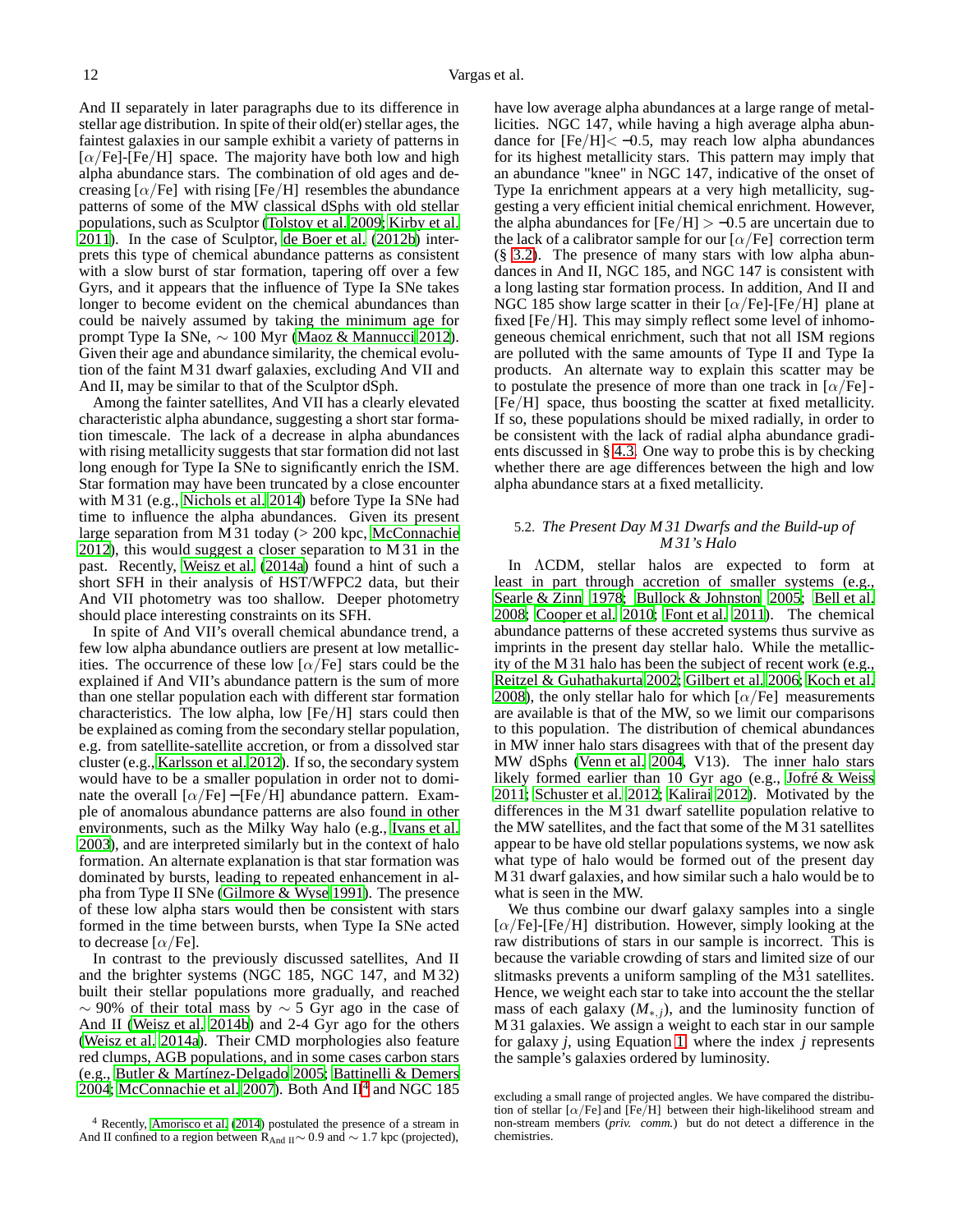

<span id="page-12-1"></span>**Figure 8.** Comparison of the (normalized) [α/Fe] distribution of a hypothetical stellar halo made up of M 31 satellites, as described in § [5.2,](#page-11-1) against the Milky Way (MW) halo sample of [Ishigaki et al. \(2012\)](#page-14-91). The M 31 [ $\alpha$ /Fe] distribution in the left panels (thick red histograms) includes only M 31 satellites with old stellar populations, whereas the right panels includes all satellites (thick blue histograms). The MW halo sample is split into kinematically-selected inner (thin green) and outer (thin gold) halo components. From top to bottom, we include only stars in the three metallic bins denoted in each panel. The distribution of  $[\alpha/Fe]$  for the M 31 satellite samples disagrees with that of the MW samples both by having a lower mean value, and a more skewed distribution, Thus, that a stellar halo made up of present day M 31 satellites could not form a MW-like halo, even if including only dwarf satellites with dominant old stellar populations.



<span id="page-12-2"></span>**Figure 9.** Normalized metallicity distributions for a stellar halo made up of destroyed M 31 satellites (same colors as in Figure [8\)](#page-12-1). The arrows indicate the peaks of the metallicity distributions for the Milky Way inner and outer halos, from [Carollo et al. \(2010](#page-14-92)). A halo made up of present-day M 31 satellites would be too iron-rich in contrast to either MW stellar halo population, even if only considering the M 31 dwarf satellites with a majority old population.

<span id="page-12-0"></span>
$$
w_{i,j} = \frac{M_{*,j}[\Phi(L > 0.5(L_j + L_{j-1})) - \Phi(L > 0.5(L_j + L_{j+1})]}{N_j}
$$
\n(1)

Here,  $\Phi(L > L_x)$  is the cumulative luminosity function of M 31 dwarf galaxies brighter than a given luminosity, and *N<sup>j</sup>* is the size of the sample for galaxy *j*. For the M 31 dwarf satellite luminosity function, we assume a simple functional form with two broken linear slopes, which roughly approximates the trend presented in the left panel of Figure 1 by [Yniguez et al. \(2014\)](#page-15-6). We then use the weights *w* to create *w* samples of each star, each with the same [Fe/H] and  $\lceil \alpha / \text{Fe} \rceil$ values as the original stars. This corrects for our non-uniform sampling of each dwarf galaxy's stars, as well as the fact that

we have a larger fraction of the bright M31 satellites in our sample, but only a few of the faint ones. We have excluded M 32 from all following comparisons because we lack a representative sample (only five stars), and because it is a very unusual object [\(Howley et al. 2013\)](#page-14-34), so that its contribution to a stellar halo may not be important in most cases.

We compare the distribution of alpha abundances between the combined M 31 satellite sample and the present day MW halo as a function of metallicity. We choose the same metallicity bins as in Figure [6.](#page-9-0) For the MW halo comparison sample, we use the very high-resolution data by [Ishigaki et al.](#page-14-91) [\(2012\)](#page-14-91), who subdivide their population into inner and outer halo populations based on stellar kinematics. We only use stars in that sample for which all of [Mg/Fe], [Si/Fe], [Ca/Fe], and [Ti I/Fe] are measured . We define  $\alpha$ /Fe] for the MW sample as the unweighted mean of all four abundance ratios, consistent with the definition for our sample (see § [3.2\)](#page-3-0). The typical uncertainty in [ $\alpha$ /Fe] for the halo stars,  $\sim 0.05$  dex, is smaller than for our M 31 measurements. For a more appropriate M 31-MW comparison, we add Gaussian noise to each individual MW halo [ $\alpha$ /Fe] value, such that their typical  $\lceil \alpha / \text{Fe} \rceil$  uncertainty is then comparable to that of M 31 satellite stars. We create  $\sim 1000$  realizations of each MW halo  $\lceil \alpha / \text{Fe} \rceil$  measurement using different random seeds.

Figure [8](#page-12-1) shows histograms of the distribution in  $\alpha$ /Fe] for the three metallicity bins that encompass most of our data and that of the MW stars (the same bins as in Figure [6\)](#page-9-0). All histograms have been normalized to their peak value. For all three bins, both the MW inner and outer halo and M 31 satellite samples are alpha-enhanced. The peak of the M 31 samples are higher than the MW halo samples by  $\sim 0.1 - 0.3$  dex, with the difference being largest in the lowest metallicity bin. Differences in  $\lbrack \alpha/\text{Fe} \rbrack$  between the inner/outer MW halo have

<sup>5</sup> We use Ti I because our spectra also measure primarily neutral Ti lines.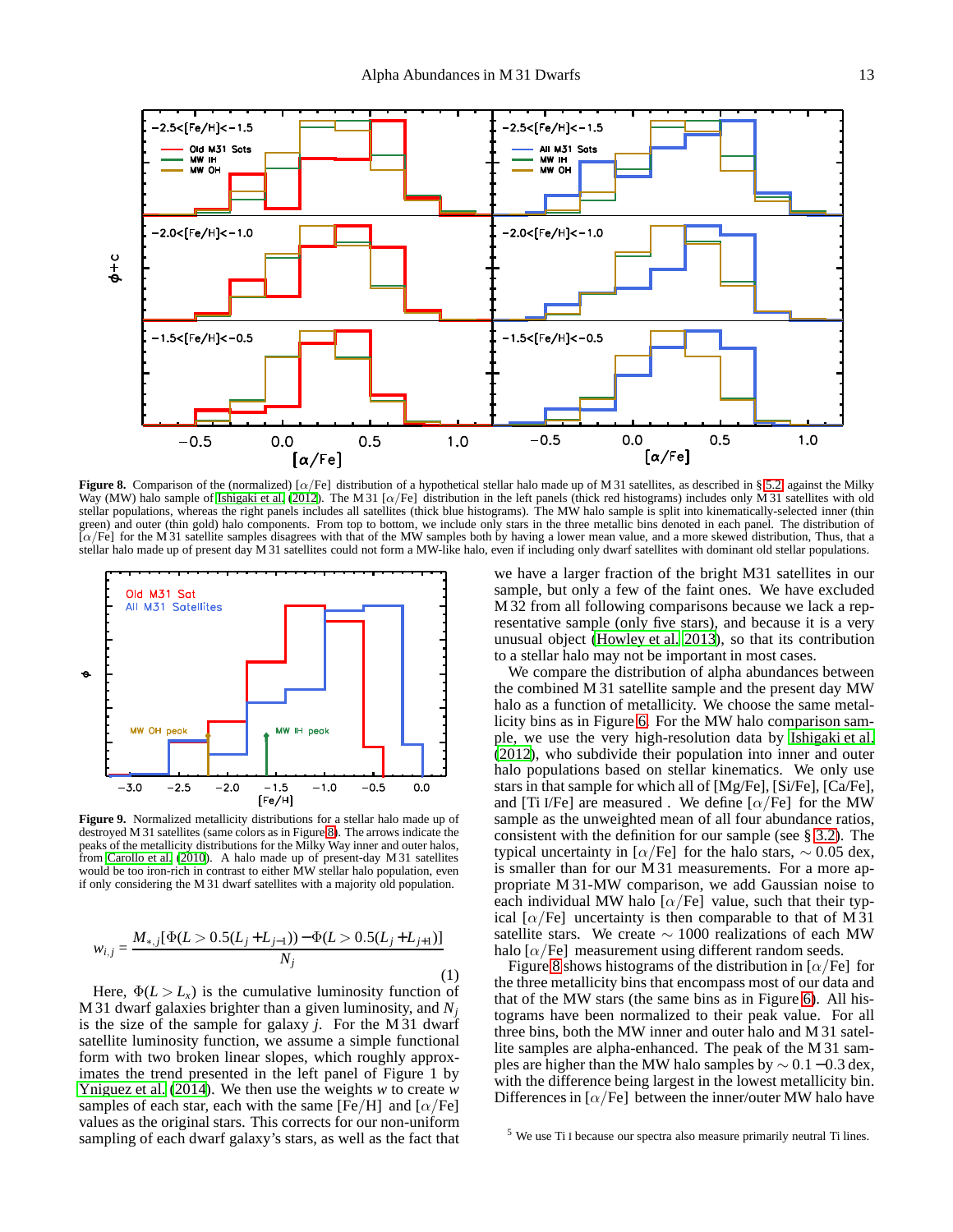been reported by [Roederer \(2009](#page-14-93)) and [Ishigaki et al. \(2012\)](#page-14-91), but as seen from the plot, are too small to be measurable when convolving the MW data with our typical data uncertainties. Nevertheless, we consider the inner and outer MW halo samples separately.

We formally compare the  $\lbrack \alpha/\text{Fe} \rbrack$  distributions by performing K-S tests between (a) the M 31 satellite sample from old satellites only, (b) all satellites including those with intermediate age satellites), against the MW halo samples, (1) inner halo, and (2) outer halo. We perform this comparison at each metallicity bin, resulting in twelve comparison pairs. We use the associated  $P_{KS}$  values to assess whether the samples are inconsistent with being drawn from the same distribution. For each comparison, we recalculate  $P_{KS}$  by randomly sampling 400 subpopulations each with the same number of stars as the raw data samples (Table [2\)](#page-5-1). This results in 400 estimates of P*KS* for each comparison. In every comparison of MW halo versus all (i.e., old plus intermediate age) M 31 satellites, the P<sub>*KS*</sub> values are less than 10<sup>-4</sup>. For the comparisons with oldonly M 31 satellites, the majority of realizations of P*KS* peak  $at < 0.1$ , in all but two of the comparisons. We conclude that the data is inconsistent with the MW halo and M 31 dwarf satellite samples being drawn from the same parent distribution with more than 90% confidence, except for small regions in  $[\alpha/Fe]$  – [Fe/H] space. The overall difference in  $[\alpha/Fe]$ suggests that a halo made up of destroyed M 31 dwarf satellites (or satellites sharing their chemical evolution properties) could not have been the primary contributor to a MW-like halo.

We next compare the metallicity distribution from M 31 satellites to that of the MW halo. Figure [9](#page-12-2) plots the metallicity distributions. The red histogram plots the subsample of dwarf galaxies thought to be mainly old (And I, And III, And V, And VII). The blue histogram also incorporates And II, NGC 185 and NGC 147, which have moderate to strong evidence for significant intermediate age populations (see brief age discussion in § [5.1\)](#page-10-2). The figure clearly shows from the different histogram peaks that a halo made up of old M 31 satellites would be more metal-poor than one which includes the dwarf galaxies with intermediate age populations. This is a reflection of the metallicity-luminosity relation [\(Kirby](#page-14-11) et al. [2013\)](#page-14-11), since the satellites in our sample with intermediate populations also tend to be the most luminous. We compare the peaks of our histograms to the peak metallicities of the MW inner and outer halo from [Carollo et al. \(2010\)](#page-14-92) as vertical lines at  $[Fe/H] = -1.6$  and  $[Fe/H] = -2.2$ , respectively. The discrepancy of peak iron abundances strongly implies that a halo made up of satellites like those of M 31 would result in a halo population too metal-rich in comparison to the MW halo, regardless of the exclusion of satellites with intermediate age populations.

The comparison of alpha abundances and metallicity distributions shows that a MW halo could not be formed from a population of present-day M 31 satellites, even if we only consider those satellites with predominately old stellar populations. Thus, the old population dwarf galaxies that formed the MW halo were different from both the present-day "old" MW dwarf galaxies and "old" M 31 satellites, as has also been suggested in simulations by [Robertson et al. \(2005\)](#page-14-45) in the context of the MW halo formation.

#### 6. CONCLUSIONS

We have measured alpha abundance ratios and stellar metallicities for 226 individual RGB stars in nine dwarf galaxies of

- M 31. We first summarize the results internal to our sample:
	- 1. The stellar populations of the M 31 dwarf galaxies show a variety of "internal"  $\left[\alpha/\text{Fe}\right]$ -[Fe/H] abundance patterns, including flat trends of  $\alpha$ /Fe] with [Fe/H] (e.g., And VII), and decreasing  $\lbrack \alpha/\text{Fe} \rbrack$  with  $\lbrack \text{Fe/H} \rbrack$  (e.g., And V).
	- 2. The average alpha abundances ratios vary between galaxies from solar  $\langle [\alpha/Fe]\rangle \sim +0.0$ , to alpha-enhanced  $\langle [\alpha/Fe]\rangle \sim +0.5$ , indicating a range in star formation timescales.
	- 3. The average alpha abundance ratios are not significantly correlated with galaxy luminosity, distance from M 31 (i.e., environment), stellar kinematics, or surface brightness.
	- 4. The variation in alpha abundances between M 31 dwarf galaxies with  $M_V < -12$  is larger at higher metallicities,  $[Fe/H] \gtrsim -1.5.$
	- 5. We confirm significant radial iron abundance gradients in two galaxies out of the five with sufficient data (NGC 185 and And II). There is only tentative evidence for an alpha abundance radial gradient in NGC 185.

We have homogeneously compared our sample to a sample of Milky Way dwarf galaxy satellites, as well as to a literature sample of Milky Way inner and outer halo populations. We summarize the conclusions from these comparisons below:

- 6. For  $M_V < -12$ , the M 31 dwarf satellites show marginal evidence for larger variation in alpha abundance at fixed metallicity relative to the Milky Way satellites, especially at higher metallicities,  $[Fe/H] > -1.5$ .
- 7. In the absence of a sample of M 31 halo alpha abundance, we compare the population of M 31 satellites to the Milky Way stellar halo. A stellar halo made from disrupted M 31 dwarf satellites would be more iron-rich *and* have a different alpha abundance distribution than the Milky Way halo. This holds both for old M 31 satellites and those with younger stellar populations. Therefore, the Milky Way stellar halo could not be formed from a population of dwarf galaxies with chemical properties like the present-day M 31 satellites.

The measurements of alpha abundances for M 31 satellites constitute an important contribution to our growing understanding of dwarf galaxies. The combination of accurate age distributions and chemical information (e.g.,  $[\alpha/Fe]-[Fe/H]$ distributions, metallicity distribution functions, radial abundance gradients) will help in understanding the detailed evolution in these systems, thus expanding galactic archaeology beyond the Milky Way. Studies of M 31 galaxies are also complemented by those of nearby field dwarf galaxies at comparable distances.

With the study of the M31 dwarf galaxies (and systems at similar distances), we approach the limit of capabilities for medium−resolution spectroscopy of individual RGB stars with 8-10 meter class telescopes. Within the current telescope constraints, chemical abundance measurements of more distant stellar populations are still possible however by co−addition of spectra from stars with similar stellar parameters, as has been recently shown in the case of RGB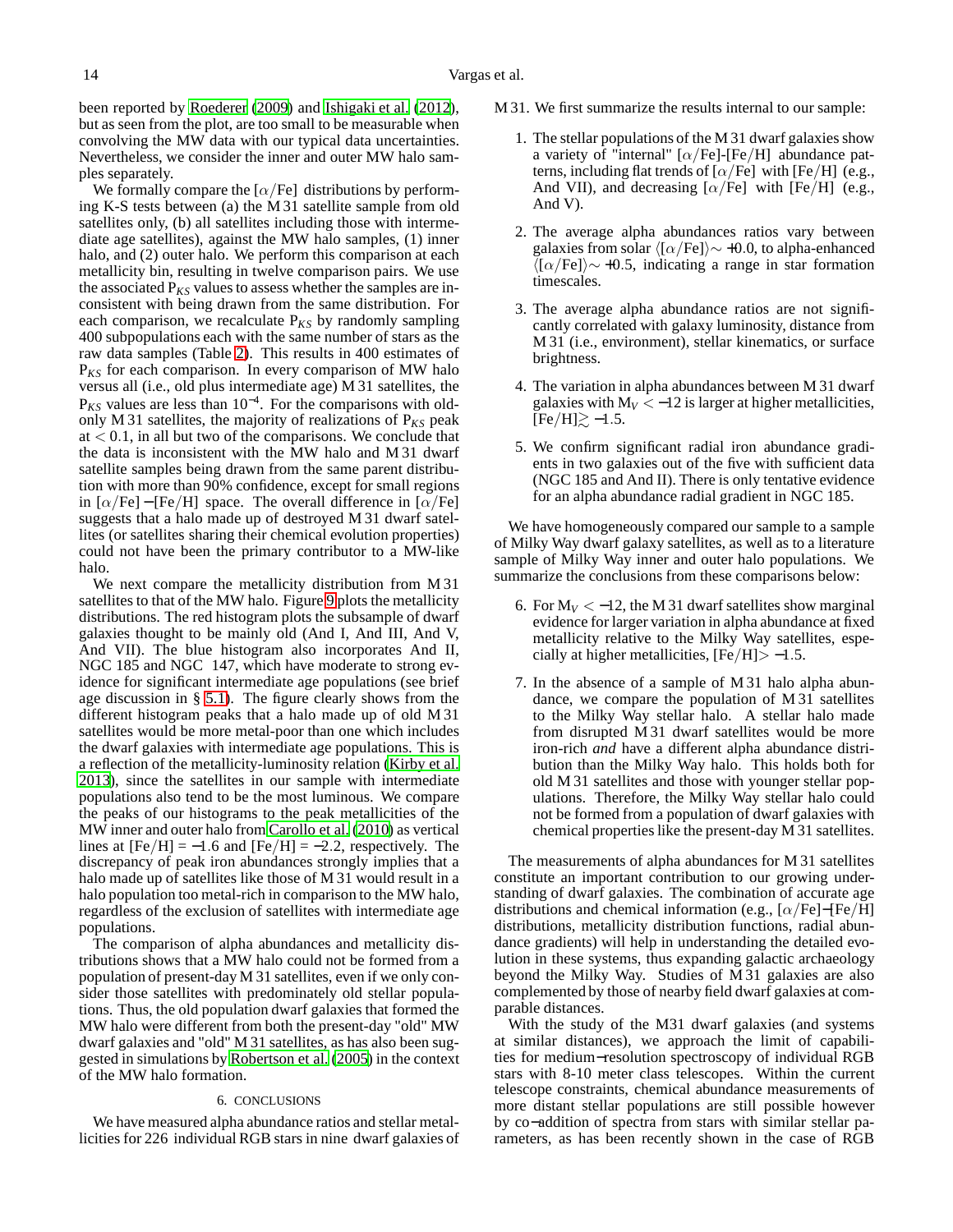stars by [Yang et al.](#page-15-7) [\(2013\)](#page-15-7), observations of very bright (but relatively young) blue and red supergiants (e.g., [Venn et al.](#page-15-8) [2000;](#page-15-8) [Davies et al. 2010\)](#page-14-94), and from integrated light measurements of stellar populations such as globular clusters (e.g. [Colucci et al. 2013\)](#page-14-95). Thirty meter class telescopes now under development will greatly expand the spatial region accessible to studies of the chemical inventory of nearby galaxies from individual stars.

## ACKNOWLEDGEMENTS

The authors wish to acknowledge extensive help from Evan Kirby on code development as well as many comments that helped improve the science discussion. We thank Raja Guhathakurta and the SPLASH team for helpful conversations and making the present work possible. We also acknowledge the anonymous referee for a useful report that contributed to improving this manuscript, as well as useful discussions with Nhung Ho and Ana Bonaca.

LCV was supported by the National Science Foundation Graduate Research Fellowship under Grant No. DGE−1122492. LCV and MG acknowledge support from NSF Grant AST−0908752. EJT was supported by NASA through Hubble Fellowship Grant No. 51316.01 awarded by the Space Telescope Science Institute, which is operated by the Association of Universities for Research in Astronomy, Inc., for NASA, under contract NAS 5-26555.

*Facilities:* Keck II (DEIMOS)

### REFERENCES

- <span id="page-14-84"></span>Amorisco, N. C., Evans, N. W., & van de Ven, G. 2014, Nature, 507, 335
- <span id="page-14-58"></span>Anders, E., & Grevesse, N. 1989, Geochim. Cosmochim. Acta, 53, 197
- <span id="page-14-75"></span>Armandroff, T. E., Da Costa, G. S., Caldwell, N., & Seitzer, P. 1993, AJ, 106, 986
- <span id="page-14-59"></span>Asplund, M., Grevesse, N., Sauval, A. J., & Scott, P. 2009, ARA&A, 47, 481
- <span id="page-14-51"></span>Battaglia, G., & Starkenburg, E. 2012, A&A, 539, A123
- <span id="page-14-83"></span>Battinelli, P., & Demers, S. 2004, A&A, 417, 479
- <span id="page-14-42"></span>Bell, E. F., Zucker, D. B., Belokurov, V., et al. 2008, ApJ, 680, 295
- <span id="page-14-28"></span>Brasseur, C. M., Martin, N. F., Rix, H.-W., et al. 2011, ApJ, 729, 23
- <span id="page-14-56"></span>Bressan, A., Marigo, P., Girardi, L., et al. 2012, MNRAS, 427, 127
- <span id="page-14-38"></span>Brown, W. R., Beers, T. C., Wilhelm, R., et al. 2008, AJ, 135, 564
- <span id="page-14-41"></span>Bullock, J. S., & Johnston, K. V. 2005, ApJ, 635, 931
- <span id="page-14-82"></span>Butler, D. J., & Martínez-Delgado, D. 2005, AJ, 129, 2217
- <span id="page-14-12"></span>Carigi, L., Hernandez, X., & Gilmore, G. 2002, MNRAS, 334, 117
- <span id="page-14-92"></span>Carollo, D., Beers, T. C., Chiba, M., et al. 2010, ApJ, 712, 692
- <span id="page-14-64"></span>Carretta, E., Bragaglia, A., Gratton, R. G., et al. 2010, A&A, 520, A95
- <span id="page-14-14"></span>Chieffi, A., & Limongi, M. 2004, ApJ, 608, 405
- <span id="page-14-4"></span>Cohen, J. G., & Huang, W. 2010, ApJ, 719, 931
- <span id="page-14-26"></span>Collins, M. L. M., Chapman, S. C., Rich, R. M., et al. 2013, ApJ, 768, 172
- <span id="page-14-95"></span>Colucci, J. E., Fernanda Durán, M., Bernstein, R. A., & McWilliam, A. 2013, ApJ, 773, L36
- Conn, A. R., Ibata, R. A., Lewis, G. F., et al. 2012, ApJ, 758, 11
- <span id="page-14-61"></span><span id="page-14-35"></span>Conroy, C., Graves, G. J., & van Dokkum, P. G. 2014, ApJ, 780, 33
- Cooper, A. P., Cole, S., Frenk, C. S., et al. 2010, MNRAS, 406, 744
- <span id="page-14-43"></span>Cooper, M. C., Newman, J. A., Davis, M., Finkbeiner, D. P., & Gerke, B. F.
- <span id="page-14-48"></span>2012, spec2d: DEEP2 DEIMOS Spectral Pipeline, Astrophysics Source Code Library
- <span id="page-14-72"></span>Da Costa, G. S., Armandroff, T. E., & Caldwell, N. 2002, AJ, 124, 332
- <span id="page-14-73"></span>Da Costa, G. S., Armandroff, T. E., Caldwell, N., & Seitzer, P. 2000, AJ, 119, 705
- <span id="page-14-94"></span>Davies, B., Kudritzki, R.-P., & Figer, D. F. 2010, MNRAS, 407, 1203
- <span id="page-14-22"></span>de Boer, T. J. L., Tolstoy, E., Hill, V., et al. 2012a, A&A, 544, A73
- <span id="page-14-77"></span>—. 2012b, A&A, 539, A103
- <span id="page-14-9"></span>Dekel, A., & Woo, J. 2003, MNRAS, 344, 1131
- <span id="page-14-23"></span>del Pino, A., Hidalgo, S. L., Aparicio, A., et al. 2013, MNRAS, 433, 1505
- <span id="page-14-55"></span>Dotter, A., Chaboyer, B., Jevremovic, D., et al. 2008, ApJS, 178, 89 ´
- <span id="page-14-46"></span>Faber, S. M., Phillips, A. C., Kibrick, R. I., et al. 2003, Proc. SPIE, 4841, 1657
- <span id="page-14-44"></span>Font, A. S., McCarthy, I. G., Crain, R. A., et al. 2011, MNRAS, 416, 2802
- <span id="page-14-16"></span>Frebel, A., Kirby, E. N., & Simon, J. D. 2010, Nature, 464, 72
- <span id="page-14-20"></span>Gallart, C., Freedman, W. L., Aparicio, A., Bertelli, G., & Chiosi, C. 1999, AJ, 118, 2245
- <span id="page-14-33"></span>Geha, M., Blanton, M. R., Yan, R., & Tinker, J. L. 2012, ApJ, 757, 85
- <span id="page-14-37"></span><span id="page-14-2"></span>Geha, M., van der Marel, R. P., Guhathakurta, P., et al. 2010, ApJ, 711, 361 Geisler, D., Smith, V. V., Wallerstein, G., Gonzalez, G., & Charbonnel, C. 2005, AJ, 129, 1428
- <span id="page-14-50"></span>Gilbert, K. M., Guhathakurta, P., Kalirai, J. S., et al. 2006, ApJ, 652, 1188
- <span id="page-14-40"></span>Gilbert, K. M., Guhathakurta, P., Beaton, R. L., et al. 2012, ApJ, 760, 76
- <span id="page-14-24"></span>Gilmore, G., & Wyse, R. F. G. 1991, ApJ, 367, L55
- <span id="page-14-10"></span>Grebel, E. K., Gallagher, III, J. S., & Harbeck, D. 2003, AJ, 125, 1926
- <span id="page-14-71"></span>Grebel, E. K., & Guhathakurta, P. 1999, ApJ, 511, L101
- <span id="page-14-62"></span>Greene, J. E., Murphy, J. D., Graves, G. J., et al. 2013, ApJ, 776, 64
- <span id="page-14-21"></span>Hernandez, X., Gilmore, G., & Valls-Gabaud, D. 2000, MNRAS, 317, 831
- <span id="page-14-32"></span>Ho, N., Geha, M., Munoz, R. R., et al. 2012, ApJ, 758, 124
- <span id="page-14-27"></span>Ho, N., Geha, M., Tollerud, E., et al. 2014, arXiv: astro-ph/1405.4424
- <span id="page-14-34"></span>Howley, K. M., Guhathakurta, P., van der Marel, R., et al. 2013, ApJ, 765, 65
- <span id="page-14-81"></span>Ivans, I. I., Sneden, C., James, C. R., et al. 2003, ApJ, 592, 906
- <span id="page-14-91"></span>Ishigaki, M. N., Chiba, M., & Aoki, W. 2012, ApJ, 753, 64
- <span id="page-14-19"></span>Iwamoto, K., Brachwitz, F., Nomoto, K., et al. 1999, ApJS, 125, 439
- <span id="page-14-88"></span>Jofré, P., & Weiss, A. 2011, A&A, 533, A59
- <span id="page-14-90"></span>Kalirai, J. S. 2012, Nature, 486, 90
- <span id="page-14-80"></span><span id="page-14-25"></span>Kalirai, J. S., Beaton, R. L., Geha, M. C., et al. 2010, ApJ, 711, 671 Karlsson, T., Bland-Hawthorn, J., Freeman, K. C., & Silk, J. 2012, ApJ, 759, 111
- <span id="page-14-54"></span>Kim, Y.-C., Demarque, P., Yi, S. K., & Alexander, D. R. 2002, ApJS, 143, 499
- <span id="page-14-53"></span>Kirby, E. N. 2011, PASP, 123, 531
- <span id="page-14-11"></span>Kirby, E. N., Cohen, J. G., Guhathakurta, P., et al. 2013, ApJ, 779, 102
- <span id="page-14-5"></span>Kirby, E. N., Cohen, J. G., Smith, G. H., et al. 2011, ApJ, 727, 79
- <span id="page-14-57"></span>Kirby, E. N., Guhathakurta, P., Bolte, M., Sneden, C., & Geha, M. C. 2009, ApJ, 705, 328
- <span id="page-14-52"></span>Kirby, E. N., Guhathakurta, P., & Sneden, C. 2008, ApJ, 682, 1217
- <span id="page-14-69"></span>Kirby, E. N., Guhathakurta, P., Simon, J. D., et al. 2010, ApJS, 191, 352
- <span id="page-14-87"></span>Koch, A., McWilliam, A., Grebel, E. K., Zucker, D. B., & Belokurov, V. 2008, ApJ, 688, L13
- <span id="page-14-67"></span><span id="page-14-13"></span>Lanfranchi, G. A., & Matteucci, F. 2004, MNRAS, 351, 1338 —. 2007, A&A, 468, 927
- <span id="page-14-70"></span>Leaman, R., Venn, K. A., Brooks, A. M., et al. 2013, ApJ, 767, 131
- <span id="page-14-3"></span>Letarte, B., Hill, V., Tolstoy, E., et al. 2010, A&A, 523, A17
- <span id="page-14-68"></span>Mac Low, M.-M., & Ferrara, A. 1999, ApJ, 513, 142
- <span id="page-14-78"></span>Maoz, D., & Mannucci, F. 2012, PASA, 29, 447
- <span id="page-14-17"></span>Maoz, D., Mannucci, F., & Brandt, T. D. 2012, MNRAS, 426, 3282
- <span id="page-14-36"></span>Martin, C., Carlin, J. L., Newberg, H. J., & Grillmair, C. 2013, ApJ, 765, L39
- <span id="page-14-18"></span>Matteucci, F., Spitoni, E., Recchi, S., & Valiante, R. 2009, A&A, 501, 531
- <span id="page-14-39"></span>McConnachie, A. W., Irwin, M. J., Ibata, R. A., et al. 2009, Nature, 461, 66
- <span id="page-14-30"></span>McConnachie, A. W. 2012, AJ, 144, 4
- <span id="page-14-74"></span>McConnachie, A. W., Arimoto, N., & Irwin, M. 2007, MNRAS, 379, 379
- <span id="page-14-7"></span>McWilliam, A., Wallerstein, G., & Mottini, M. 2013, ApJ, 778, 149
- <span id="page-14-65"></span>Mucciarelli, A. 2014, Astronomische Nachrichten, 335, 79
- <span id="page-14-49"></span>Newman, J. A., Cooper, M. C., Davis, M., et al. 2013, ApJS, 208, 5
- <span id="page-14-79"></span>Nichols, M., Revaz, Y., & Jablonka, P. 2014, A&A, 564, A112 Nomoto, K., Tominaga, N., Umeda, H., Kobayashi, C., & Maeda, K. 2006,
- <span id="page-14-15"></span>Nuclear Physics A, 777, 424
- <span id="page-14-6"></span>Pompéia, L., Hill, V., Spite, M., et al. 2008, A&A, 480, 379
- <span id="page-14-86"></span>Reitzel, D. B., & Guhathakurta, P. 2002, AJ, 124, 234
- <span id="page-14-63"></span>Revaz, Y., & Jablonka, P. 2012, A&A, 538, A82
- <span id="page-14-45"></span>Robertson, B., Bullock, J. S., Font, A. S., Johnston, K. V., & Hernquist, L. 2005, ApJ, 632, 872
- <span id="page-14-93"></span>Roederer, I. U. 2009, AJ, 137, 272
- <span id="page-14-66"></span>Schroyen, J., De Rijcke, S., Koleva, M., Cloet-Osselaer, A., &
- Vandenbroucke, B. 2013, MNRAS, 434, 888 Schuster, W. J., Moreno, E., Nissen, P. E., & Pichardo, B. 2012, A&A, 538,
- <span id="page-14-89"></span>A21
- <span id="page-14-85"></span>Searle, L., & Zinn, R. 1978, ApJ, 225, 357
- <span id="page-14-1"></span>Shetrone, M. D., Côté, P., & Sargent, W. L. W. 2001, ApJ, 548, 592
- <span id="page-14-47"></span>Simon, J. D., & Geha, M. 2007, ApJ, 670, 313

<span id="page-14-76"></span>Tolstoy, E., Hill, V., & Tosi, M. 2009, ARA&A, 47, 371

- <span id="page-14-8"></span>Starkenburg, E., Helmi, A., De Lucia, G., et al. 2013, MNRAS, 429, 725
- Teyssier, M., Johnston, K. V., & Kuhlen, M. 2012, MNRAS, 426, 1808
- <span id="page-14-60"></span>Thomas, D., Maraston, C., Bender, R., & Mendes de Oliveira, C. 2005, ApJ, 621, 673

<span id="page-14-31"></span>Tollerud, E. J., Geha, M. C., Vargas, L. C., & Bullock, J. S. 2013, ApJ, 768,

<span id="page-14-29"></span>Tollerud, E. J., Beaton, R. L., Geha, M. C., et al. 2012, ApJ, 752, 45

<span id="page-14-0"></span>Tinsley, B. M. 1979, ApJ, 229, 1046

50